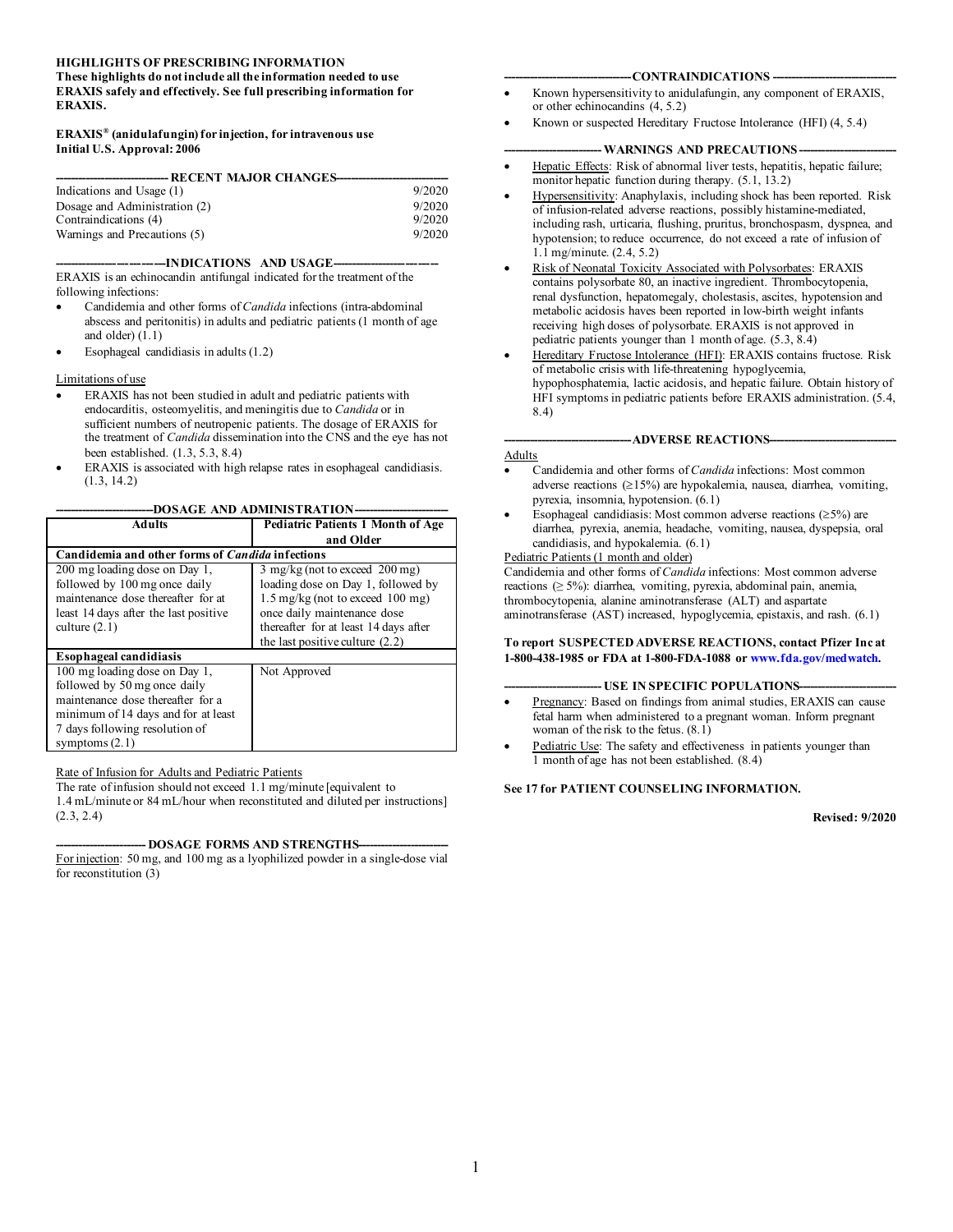#### **FULL PRESCRIBING INFORMATION: CONTENTS\***

#### **1 INDICATIONS AND USAGE**

- 1.1 Candidemia and Other Forms of *Candida* Infections (Intra-abdominal Abscess and Peritonitis)
- 1.2 Esophageal Candidiasis
- 1.3 Limitations of Use
- 1.4 Usage
- **2 DOSAGE AND ADMINISTRATION**
	- 2.1 Recommended Dosage in Adults
		- 2.2 Recommended Dosage in Pediatric Patients (1 Month of Age and Older)
		- 2.3 Preparation for Administration
		- 2.4 Dilution and Administration of the Infusion
- **3 DOSAGE FORMS AND STRENGTHS**

# **4 CONTRAINDICATIONS**

#### **5 WARNINGS AND PRECAUTIONS**

- 5.1 Hepatic Adverse Reactions
- 5.2 Anaphylactic and Hypersensitivity Reactions
- 5.3 Risk of Neonatal Toxicity Associated with Polysorbates
- 5.4 Risk in Patients with Hereditary Fructose Intolerance (HFI)

#### **6 ADVERSE REACTIONS**

- 6.1 Clinical Trials Experience
	- 6.2 Post-marketing Experience

#### **7 DRUG INTERACTIONS**

- 7.1 Cyclosporine
- 7.2 Voriconazole
- 7.3 Tacrolimus
- 7.4 Rifampin
- 7.5 Amphotericin B Liposome for Injection
- **8 USE IN SPECIFIC POPULATIONS**
	- 8.1 Pregnancy
	- 8.2 Lactation
	- 8.4 Pediatric Use
	- 8.5 Geriatric Use
	- 8.6 Hepatic Insufficiency
	- 8.7 Renal Insufficiency
- **10 OVERDOSAGE**
- **11 DESCRIPTION**

#### **12 CLINICAL PHARMACOLOGY**

- 12.1 Mechanism of Action
- 12.3 Pharmacokinetics
- 12.4 Microbiology

#### **13 NONCLINICAL TOXICOLOGY**

13.1 Carcinogenesis, Mutagenesis, Impairment of Fertility 13.2 Animal Toxicology and/or Pharmacology

#### **14 CLINICAL STUDIES**

- 14.1 Candidemia and other *Candida* Infections (Intra-abdominal Abscess and Peritonitis)
- 14.2 Esophageal Candidiasis

#### **16 HOW SUPPLIED/STORAGE AND HANDLING** 16.1 How Supplied

- 
- 16.2 Storage

#### **17 PATIENT COUNSELING INFORMATION**

\*Sections or subsections omitted from the full prescribing information are not listed.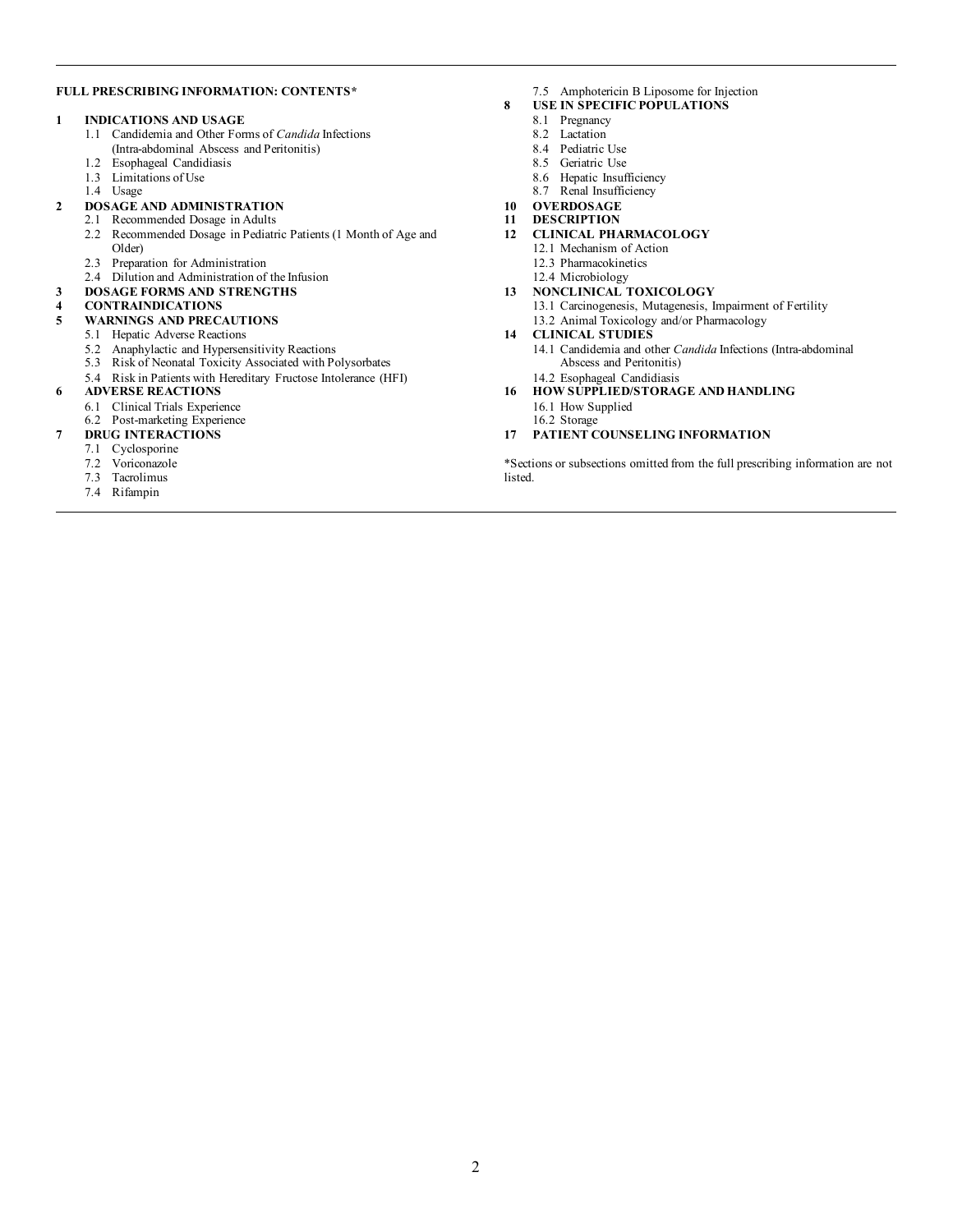### **FULL PRESCRIBING INFORMATION**

### **1 INDICATIONS AND USAGE**

#### **1.1 Candidemia and Other Forms of** *Candida***Infections (Intra-abdominal Abscess and Peritonitis**)

ERAXIS is indicated for the treatment of candidemia and the following *Candida* infections: intra-abdominal abscess and peritonitisin adults and pediatric patients 1 month of age and older*[see Clinical Studies(14.1) and Microbiology (12.4)]*.

### **1.2 Esophageal Candidiasis**

ERAXIS is indicated for the treatment of esophageal candidiasis in adults*[see Indications and Usage (1.3),Clinical Studies (14.2)]*.

#### **1.3 Limitations ofUse**

- ERAXIS has not been studied in adult and pediatric patients with endocarditis, osteomyelitis, and meningitis due to *Candida*, and has not been studied in sufficient numbers of neutropenic patients to determine efficacy in this group.The dosage of ERAXIS for the treatment of*Candida*dissemination into the CNS and the eye has not been established *[see Warning and Precautions (5.3), Use in Specific Populations (8.4)].*
- ERAXIS is associated with high relapse rates in esophageal candidiasis*[see Clinical Studies (14.2)].*

### **1.4 Usage**

Specimens for fungal culture and other relevant laboratory studies (including histopathology) should be obtained prior to therapy to isolate and identify causative organism(s). Therapy may be instituted before the results of the cultures and other laboratory studies are known. However, once these results become available, antifungal therapy should be adjusted accordingly.

#### **2 DOSAGE AND ADMINISTRATION**

### **2.1 Recommended Dosage in Adults**

#### Candidemia and other *Candida* infections(intra-abdominal abscess and peritonitis)

The recommended dose is a single 200 mg loading dose of ERAXIS on Day 1, followed by a 100 mgonce daily maintenance dose thereafter. Duration of treatment should be based on the patient's clinical response. Ingeneral, antifungal therapy should continue for at least 14 days afterthe last positive culture.

#### Esophageal Candidiasis

The recommended dose is a single 100 mg loading dose of ERAXIS on Day 1, followed by a 50 mg once daily maintenance dose thereafter. Patients should be treated for a minimum of 14 days and for at least 7 days following resolution of symptoms. Duration of treatment should be based on the patient's clinical response. Because of the risk of relapse of esophagealcandidiasis in patients with HIV infection, suppressive antifungal therapy may be considered after a course of treatment.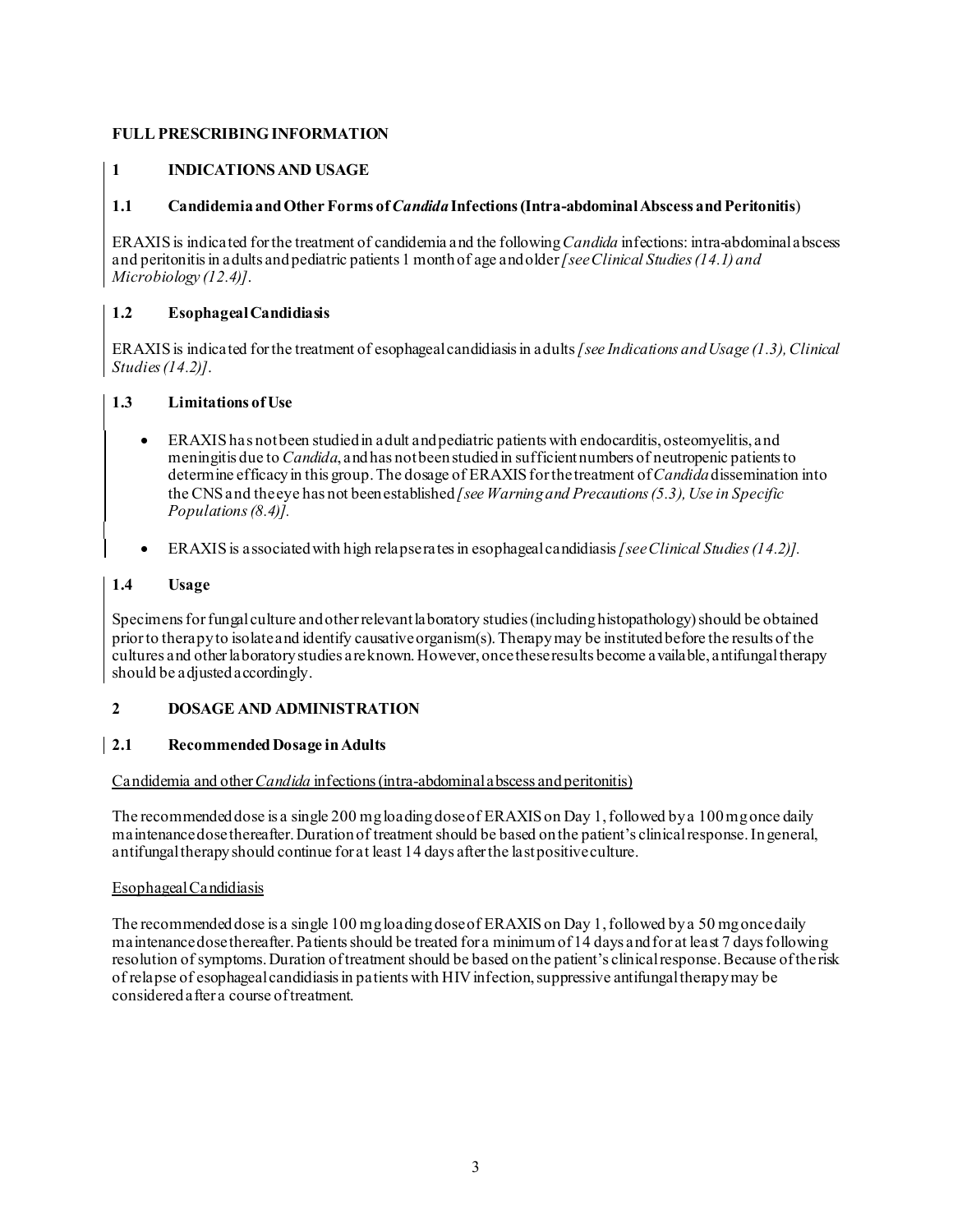### **2.2 Recommended Dosage in Pediatric Patients (1 Month of Age andOlder)**

Candidemia and other *Candida* infections (intra-abdominal abscess and peritonitis)

The recommended dose is a single loading dose of 3 mg/kg(not to exceed 200mg) of ERAXIS on Day 1, followed by a once daily maintenance dose of 1.5 mg/kg (not to exceed 100 mg) of ERAXIS thereafter. Overall antifungal treatment should continue for at least 14days after the last positive culture.

### **2.3 Preparation for Administration**

ERAXIS for Injection must be reconstituted with sterile Water for Injection and subsequently dilutedonly with 5% Dextrose Injection,USP or 0.9% Sodium ChlorideInjection, USP (normal saline), prior to administration.

The compatibility of reconstituted ERAXIS with intravenous substances, additives, or medications other than 5% Dextrose Injection, USP or 0.9% Sodium Chloride Injection, USP (normal saline) has notbeen established. Do **NOT** dilute with other solutions or co-infusewith other medications or electrolytes*.* The infusion solution must not be frozen.

### Reconstitution of the 50 mg/vial

Aseptically reconstitute each 50mg vialwith 15 mL of sterile Water forInjection to provide a concentration of 3.33 mg/mL.

### Reconstitution of the 100 mg/vial

Aseptically reconstitute each 100 mg vial with 30 mL of sterile Water for Injection to provide a concentration of 3.33 mg/mL.

#### Storage of the Reconstituted Solution

ERAXIS reconstituted solution can be stored at 25°C (77°F) for up to 24 hours prior to dilution into the infusion solution. Chemical and physicalin-use stability of the reconstituted solution has beendemonstrated for 24 hours at 25ºC (77ºF). From a microbiological point of view, following good aseptic practices, the reconstituted solution can be utilized for up to 24 hours when storedat 25ºC.

#### **2.4 Dilution and Administration of the Infusion**

Parenteral drug products should be inspected visually for particulate matter and discoloration prior to administration, whenever solution and container permit. If particulate matter or discoloration is identified, discard the solution.

#### Adult Patients

Aseptically transfer the contents of the reconstituted vial(s) into the appropriately sized IV bag (or bottle) containing either 5% Dextrose Injection, USP or 0.9% Sodium Chloride Injection, USP (normal saline). See Table 1 for the dilution to a concentration of 0.77mg/mL forthefinal infusion solution and infusion instructions for each dose. **The rate of infusion should not exceed 1.1 mg/minute (equivalent to 1.4 mL/minute or 84 mL/hour when reconstituted and diluted per instructions)***[see Warnings and Precautions(5.2)].*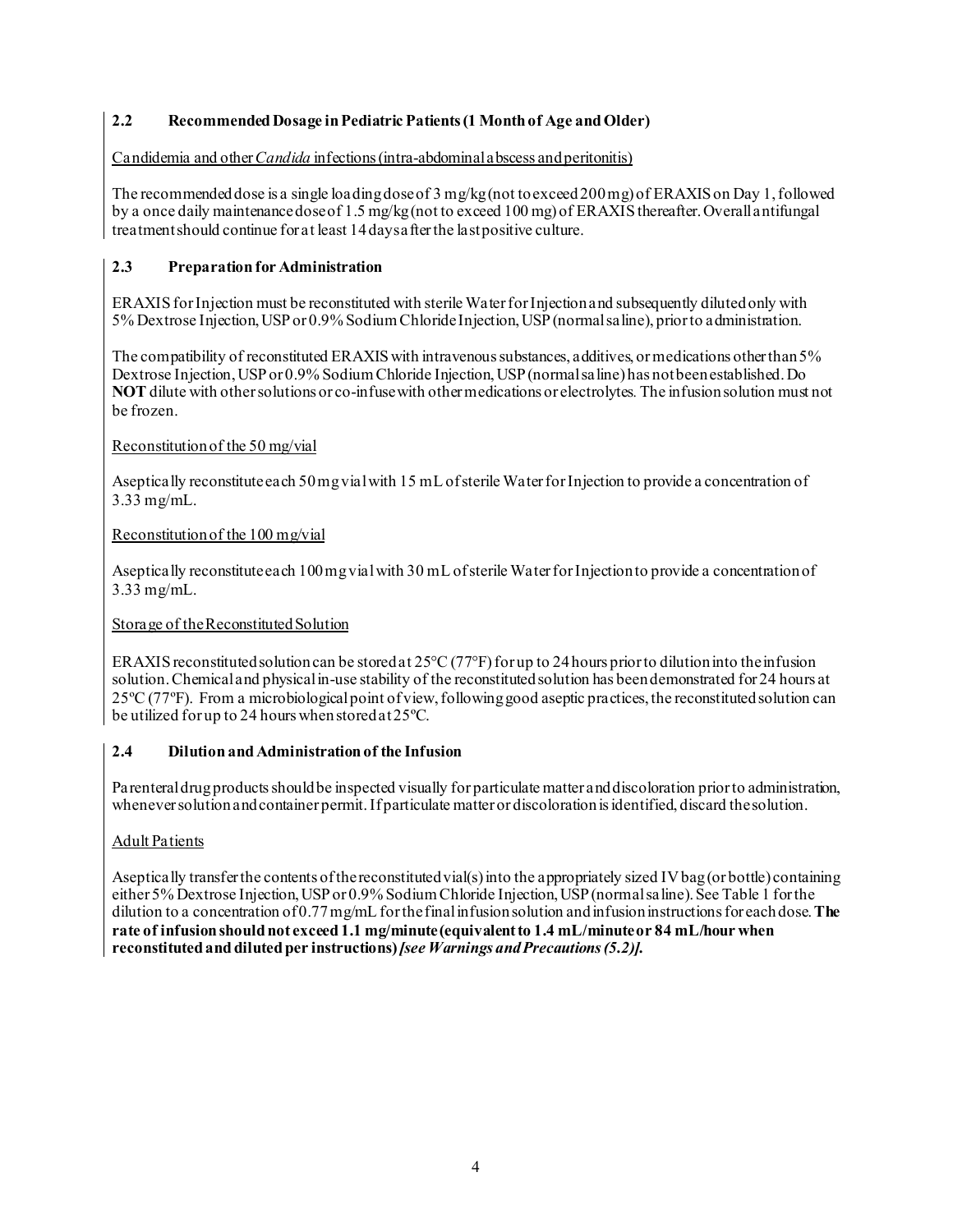| <b>Dose</b>         | Number of<br><b>Vials</b><br>Required   | Total<br><b>Reconstituted</b><br>Volume<br>Required | Infusion<br><b>Volume</b> <sup>a</sup> | Total<br><b>Infusion</b><br><b>Volume</b> <sup>b</sup> | Rate of<br><b>Infusion</b>                            | <b>Minimum</b><br><b>Duration of</b><br><b>Infusion</b> |
|---------------------|-----------------------------------------|-----------------------------------------------------|----------------------------------------|--------------------------------------------------------|-------------------------------------------------------|---------------------------------------------------------|
| $50 \,\mathrm{mg}$  | $1-50$ mg                               | $15 \text{ mL}$                                     | $50 \text{ mL}$                        | $65 \text{ mL}$                                        | $1.4$ mL/min<br>or<br>$84 \text{ mL/hour}$            | $45 \,\mathrm{min}$                                     |
| $100 \,\mathrm{mg}$ | $2-50$ mg or<br>$1 - 100$ mg            | $30 \text{ mL}$                                     | $100 \text{ mL}$                       | $130 \text{ mL}$                                       | $1.4 \text{ mL/min}$<br>or<br>$84 \text{ mL/hour}$    | $90 \,\mathrm{min}$                                     |
| $\overline{200}$ mg | $\overline{4-50}$ mg or<br>$2 - 100$ mg | $60 \text{ mL}$                                     | $200 \text{ mL}$                       | $260 \text{ mL}$                                       | $1.4$ mL/min<br><sub>or</sub><br>$84 \text{ mL/hour}$ | $180 \,\mathrm{min}$                                    |

**Table 1:Dilution Requirements for ERAXISAdministration**

a Either 5% Dextrose Injection, USP or 0.9% SodiumChloride Injection, USP (normal saline)

 $<sup>b</sup>$  Infusion solution concentration is 0.77 mg/mL</sup>

## Pediatric Patients

The volume of infusion solution required to deliver the dose is dependent on the weight of the child. The reconstituted solution must befurther dilutedto a concentration of 0.77 mg/mL forthe final infusion solution. A programmable syringe or infusion pump is recommended.**The rate of infusionshould not exceed 1.1 mg/minute (equivalent to 1.4 mL/minute or 84 mL/hour when reconstituted and diluted per instructions)***[see Warnings and Precautions (5.2)]***.**

*Steps for the Preparation of Pediatric Doses below 50 mg*

- 1. Calculate pediatric patient dose and aseptically reconstitute vial(s) required according to reconstitution instructions to provide a concentration of 3.33 mg/mL (if dose is 50 mg or above, see preparation instructions for Adult Patients above*)[see Dosage and Administration (2.2, 2.3)]*.
- 2. Calculate the volume (mL) of reconstituted ERAXIS required: **[Volume of reconstituted ERAXIS(mL)= Dose of ERAXIS(mg) ÷ 3.33 mg/mL]**
- 3. Calculate the totalvolume of the infusion solution (mL) that contains a final concentration of 0.77mg/mL: **[Total volume of infusionsolution (mL)= Dose of ERAXIS(mg) ÷ 0.77 mg/mL]**
- 4. Calculate the volume of diluent [5% Dextrose Injection, USP or 0.9% Sodium Chloride Injection, USP (normal saline)] required to prepare the infusionsolution: **[Volume of diluent (mL)= Total volume of** final infusion solution (mL) – Volume of reconstituted ERAXIS (mL)]
- 5. Prepare the infusion solution by aseptically transferringthe required volumes (mL) of the reconstituted ERAXISand diluent [5% Dextrose Injection, USP or 0.9% Sodium Chloride Injection, USP (normal saline)] into an infusion syringe or IV infusion bag needed for administration.

## Storage of theInfusion Solution

ERAXIS infusion solution can be stored at temperatures up to  $25^{\circ}C(77^{\circ}F)$  for up to 48 hours. Do not freeze. Chemical and physical in-use stability of the infusion solution has been demonstrated for 48 hours at  $25^{\circ}C(77^{\circ}F)$ . From a microbiological point of view, following good aseptic practices, the infusion solution can be utilized for up to 48 hours from preparation when stored at 25ºC.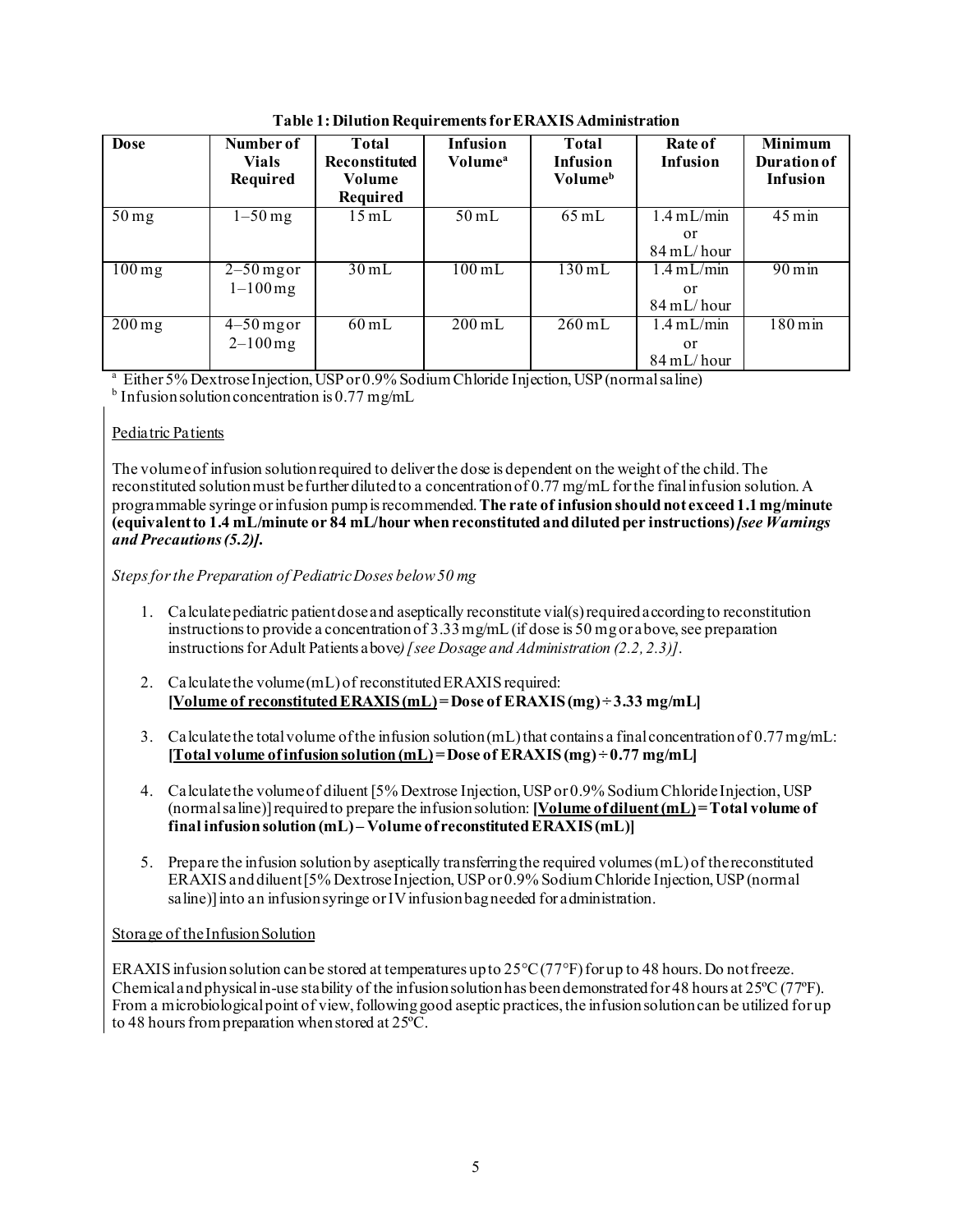### **3 DOSAGE FORMS AND STRENGTHS**

For injection: 50 mg, and 100 mgof anidulafungin as a white to off-white sterile lyophilized powder in a single-dose vialfor reconstitution.

### **4 CONTRAINDICATIONS**

ERAXIS is contraindicated in:

- Patients with known hypersensitivity to anidulafungin, any component of ERAXIS, or other echinocandins *[see Warnings and Precautions (5.2)]*
- Patients with known or suspected Hereditary Fructose Intolerance (HFI) *[see Warnings and Precautions (5.4)]*

#### **5 WARNINGS AND PRECAUTIONS**

#### **5.1 Hepatic Adverse Reactions**

Laboratory abnormalities in liver tests have been seen in healthy volunteers and pediatric patients treated with ERAXIS. In some patients with serious underlying medicalconditions who were receiving multiple concomitant medications along with ERAXIS, clinically significant hepatic abnormalities have occurred. Isolated cases of significant hepatic dysfunction, hepatitis, or hepatic failure have been reported in patients; a causal relationship to ERAXIS has not been established *[see Adverse Reactions (6.1) and Nonclinical Toxicology (13.2)]*.Patients who develop abnormal liver tests during ERAXIS therapy should be monitored for evidence of worsening hepatic tests and evaluated for risk/benefit of continuing ERAXIS therapy.

#### **5.2 Anaphylactic andHypersensitivity Reactions**

Anaphylactic reactions, including shock were reported with the use of ERAXIS. If these reactions occur, ERAXIS should be discontinued and appropriate treatment administered *[see Adverse Reactions (6)]*.

Infusion-related adverse reactions, possiblyhistamine-mediated, have been reportedwith ERAXIS, including rash, urticaria, flushing, pruritus, bronchospasm, dyspnea, and hypotension*[see Adverse Reactions (6)]*.To reduce occurrence of these reactions, do notexceed a rate of ERAXIS infusion of 1.1 mg/minute *[see Dosage and Administration (2.4)]*.

#### **5.3 Risk of Neonatal Toxicity Associated with Polysorbates**

ERAXIS contains polysorbate 80, an inactive ingredient. Thrombocytopenia, renal dysfunction, hepatomegaly, cholestasis, ascites, hypotension, and metabolic acidosis have been reported in low-birth weight infants receiving high doses of polysorbate. Polysorbate toxicity has not been reported with ERAXIS. ERAXIS is not approved in pediatric patients younger than 1 month of age *[see Indications and Usage (1.1, 1.3), Use in Specific Populations (8.4)].*

#### **5.4 Risk in Patients with Hereditary Fructose Intolerance (HFI)**

ERAXIS contains fructose, an inactive ingredient, and may precipitate a metabolic crisisthat may include, but is not limited to life-threatening hypoglycemia, hypophosphatemia, lactic acidosis, and hepatic failure in patients with HFI.Obtain careful history of HFI symptoms (nausea, vomiting, abdominal pain)with fructose/sucrose exposure prior to ERAXIS administration because a diagnosis of HFI may not yet be established in pediatric patients*[see Contraindications (4) and Use in Specific Populations (8.4)]*.

#### **6 ADVERSE REACTIONS**

The following most*serious adverse reactions* are described elsewhere in otherlabelingsections:

- Hepatic Adverse Reactions*[see Warnings and Precautions (5.1)]*
- Anaphylactic andHypersensitivity Reactions*[see Warnings and Precautions (5.2)]*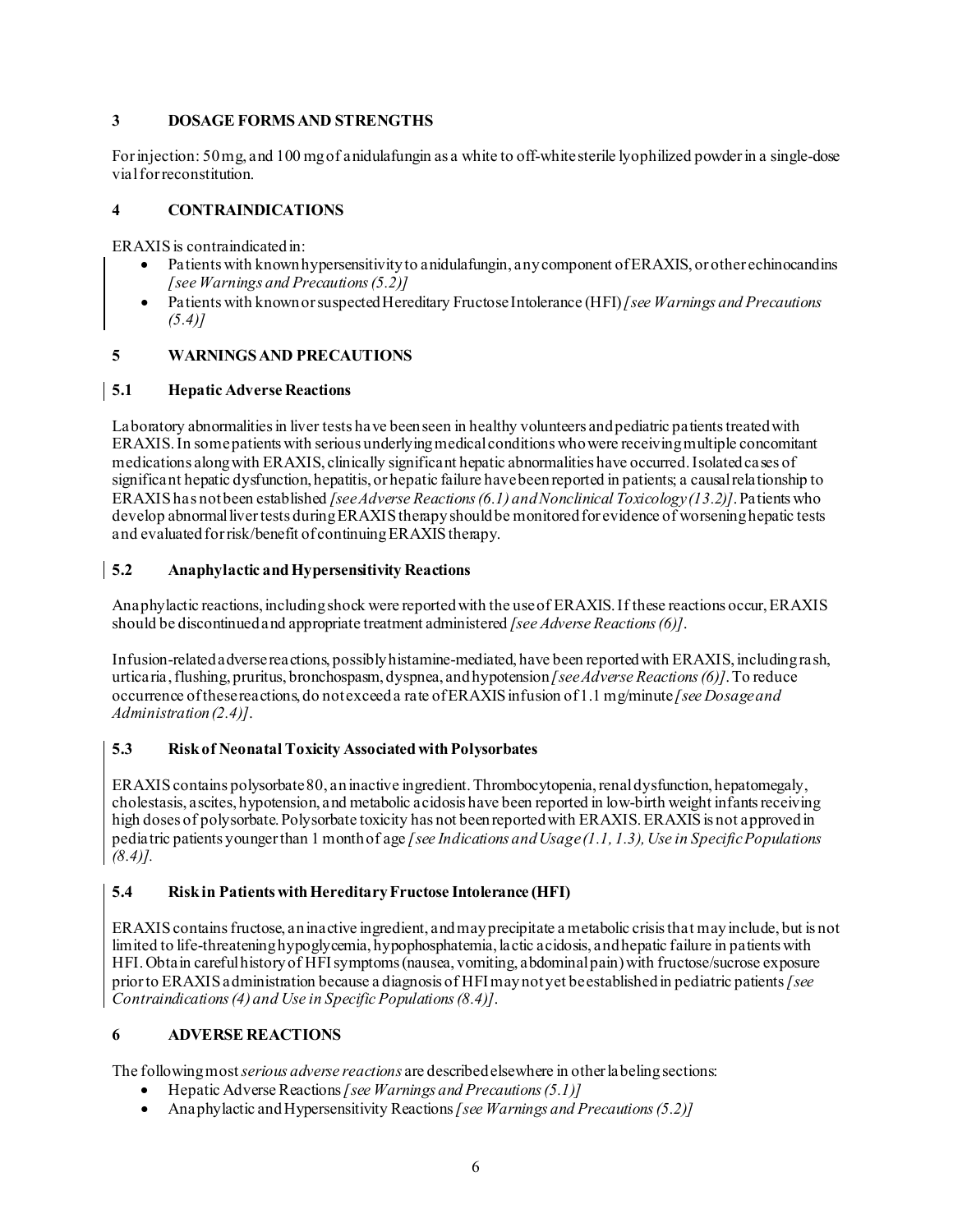#### **6.1 Clinical TrialsExperience**

Because clinical trials are conducted under widely varying conditions, adverse reaction rates observed in the clinical trials of a drugcannot be directly compared to rates in the clinical trials of another drug and may not reflect the rates observed in practice.

#### Clinical Trials Experience in Adults

The safety of ERAXIS for Injection was assessed in 929 individuals, including 257 healthy subjects and 672 patients in clinicaltrials of candidemia, other forms of *Candida*infections, and esophageal candidiasis. A total of 633 patients received ERAXIS at daily doses of either 50 mg or 100 mg.A total of 481 patients received ERAXIS for ≥14 days.

#### *Candidemia/other Candida Infections*

Three trials(one comparative vs. fluconazole, two non-comparative) assessed theefficacy and safety of ERAXIS (100 mg) in patients with candidemia and other *Candida* infections.

The data described below reflect exposure to ERAXIS and fluconazole in 127 and 118 patients, respectively, with candidemia and other forms of invasive candidiasis, in the randomized, comparative trial of the efficacy and safety of ERAXISto that of fluconazole. In ERAXIS-treated patients, the age range was 16-89 years, the gender distribution was 51% male and 49% female, andthe race distribution was 72% White, 18% Black/African American, 9% other races. Patients were randomized to receive once daily IV ERAXIS (200 mg loading dose followed by 100mg maintenancedose) or IV fluconazole (800 mg loading dose followed by 400 mg maintenance dose). Treatment was administered for at least 14 and not more than 42 days.

The number of patients with adverse reactions leading to discontinuation of study medication was 11.5% in the ERAXIS arm and 21.6% in the fluconazole arm. The most common adverse reactionsleading to study drug discontinuation were multi-organ failure (2.3%) and systemic *Candida* infection (1.5%) in the ERAXIS arm.

Table 2 presents adverse reactionsthat were reported in ≥5% of subjects receiving ERAXISor fluconazole therapy in this trial.

| <b>Adverse Reaction</b>                    | <b>ERAXIS</b> | Fluconazole          |
|--------------------------------------------|---------------|----------------------|
|                                            | $100$ mg      | $400$ mg             |
|                                            | $N = 131$     | $N = 125$            |
|                                            | N(%           | N(%                  |
| Subjects with a least one adverse reaction | 130 (99)      | $\overline{1}22(98)$ |
|                                            |               |                      |
| <b>Gastrointestinal disorders</b>          | 81(62)        | 72 (58)              |
| Nausea                                     | 32(24)        | 15(12)               |
| Diarrhea                                   | 24(18)        | 23(18)               |
| Vomiting                                   | 23(18)        | 12(10)               |
| Constipation                               | 11(8)         | 14(11)               |
| Abdominalpain                              | 8(6)          | 16(13)               |
| General disorders and administration site  | 70(53)        | 76 (61)              |
| conditions                                 |               |                      |
| Pyrexia                                    | 23(18)        | 23(18)               |
| Edema peripheral                           | 14(11)        | 16(13)               |
| Chest pain                                 | 7(5)          | 6(5)                 |

| Table 2: Adverse Reactions Reported in ≥5% of Adult Patients Receiving ERAXIS or Fluconazole Therapy |  |
|------------------------------------------------------------------------------------------------------|--|
| for Candidemia/other <i>Candida</i> Infections <sup>*,**</sup>                                       |  |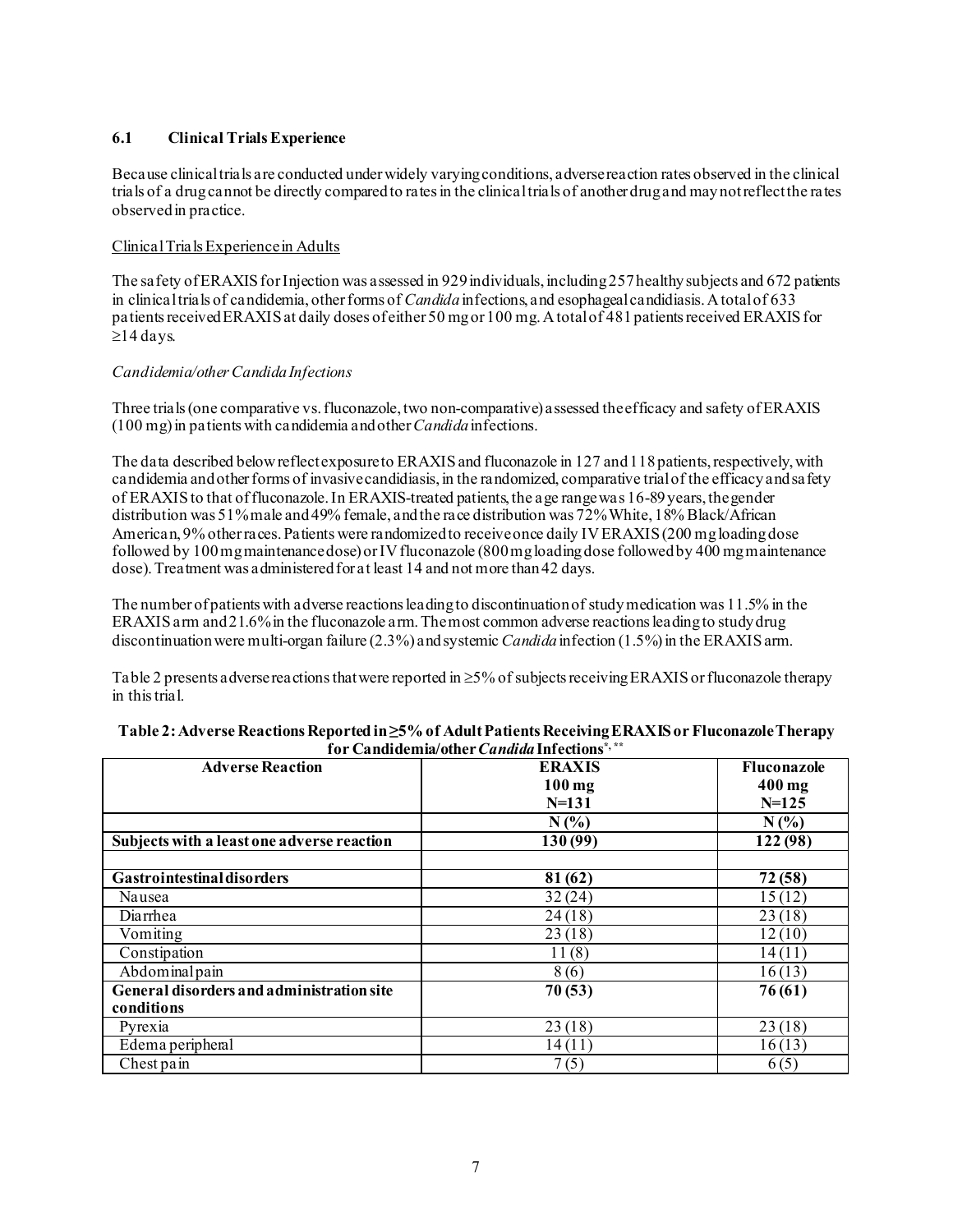| <b>Adverse Reaction</b>                   | <b>ERAXIS</b> | Fluconazole |
|-------------------------------------------|---------------|-------------|
|                                           | $100$ mg      | 400 mg      |
|                                           | $N = 131$     | $N = 125$   |
| Respiratory, thoracic, and mediastinal    | 67(51)        | 55(44)      |
| disorders                                 |               |             |
| Dyspnea                                   | 15(12)        | 4(3)        |
| Pleural effusion                          | 13(10)        | 11(9)       |
| Cough                                     | 9(7)          | 7(6)        |
| Respiratory distress                      | 8(6)          | 2(2)        |
| Investigations                            | 66(50)        | 46(37)      |
| Blood a lkaline phosphatase increased     | 15(12)        | 14(11)      |
| White blood cell increased                | 11(8)         | 3(2)        |
| Hepatic enzyme increased                  | 7(5)          | 14(11)      |
| Blood creatinine increased                | 7(5)          | 1(1)        |
| <b>Metabolism and nutrition disorders</b> | 61(47)        | 61(49)      |
| Hypokalemia                               | 33(25)        | 24(19)      |
| Hypomagnesemia                            | 15(12)        | 14(11)      |
| Hypoglycemia                              | 9(7)          | 10(8)       |
| Hyperkalemia                              | 8(6)          | 14(11)      |
| Hyperglycemia                             | 8(6)          | 8(6)        |
| Dehydration                               | 8(6)          | 2(2)        |
| Vascular disorders                        | 50(38)        | 41(33)      |
| Hypotension                               | 19(15)        | 18(14)      |
| Hypertension                              | 15(12)        | 5(4)        |
| Deep vein thrombosis                      | 13(10)        | 9(7)        |
| <b>Psychiatric disorders</b>              | 48(37)        | 45(36)      |
| Insomnia                                  | 20(15)        | 12(10)      |
| Confusional state                         | 10(8)         | 10(8)       |
| Depression                                | 8(6)          | 5(4)        |
| Blood and lymphatic system disorders      | 34(26)        | 36(29)      |
| Anemia                                    | 12(9)         | 20(16)      |
| Thrombocythemia                           | 8(6)          | 1(1)        |
| Leukocytosis                              | 7(5)          | 6(5)        |
| Skin and subcutaneous tissue disorders    | 30(23)        | 32(26)      |
| Decubitus ulcer                           | 7(5)          | 10(8)       |
| Nervous system disorders                  | 27(21)        | 31(25)      |
| Headache                                  | 11(8)         | 10(8)       |
| Musculoskeletal and connective tissue     | 27(21)        | 25(20)      |
| disorders                                 |               |             |
| Back pain                                 | 7(5)          | 13(10)      |

| Table 2: Adverse Reactions Reported in $\geq$ 5% of Adult Patients Receiving ERAXIS or Fluconazole Therapy |
|------------------------------------------------------------------------------------------------------------|
| for Candidemia/other <i>Candida</i> Infections <sup>*,**</sup>                                             |

\*A patient who experienced multiple reactions within a Body System or preferred term was counted one time for that class, one time for the preferred term and one time for "subjects with at least one adverse reaction".

\*\* This trial was not designed to support comparative claims for ERAXIS for the adverse reactions reported in this table.

#### *Esophageal Candidiasis*

The data described below reflect exposure to ERAXIS and fluconazole in 300 and 301 patients, respectively, with esophageal candidiasis in a randomized trial comparing the efficacy and safety of ERAXIS to that of oral fluconazole. In ERAXIS-treated patients, the age range was 18-68 years, the gender distribution was 42% male and 58% female and the race distribution was 15% White, 49% Black/African American, 15% Asian, 0.3 % Hispanic, 21% otherraces. Patients were randomized to receive IV ERAXIS (100 mg on day 1, followed by 50 mg per day) or oralfluconazole (200 mg on day 1, followed by 100 mg per day) for 7 days beyond resolution of symptoms (range, 14-21 days).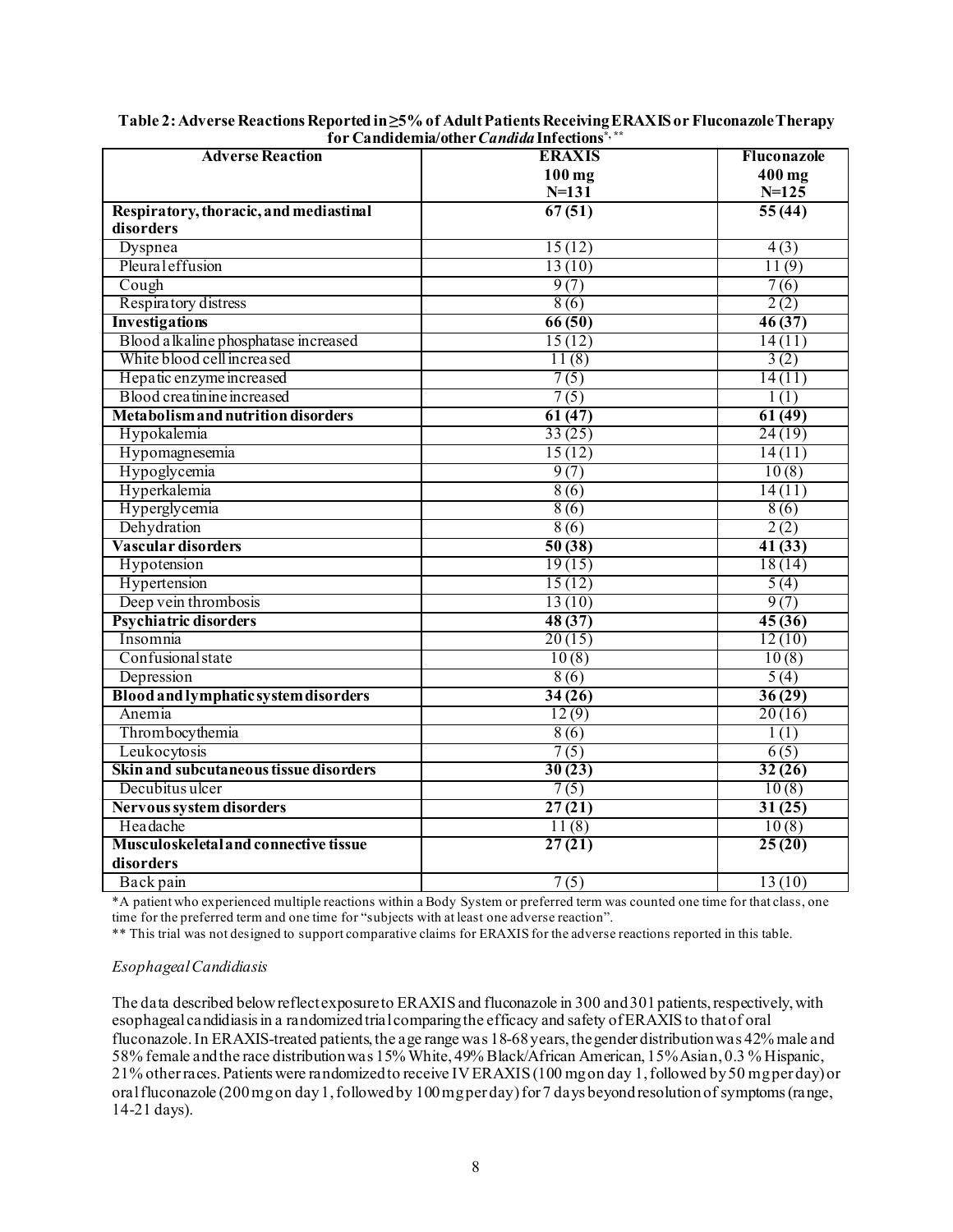Twenty-eight (9%) patients in the ERAXIS arm and 36 (12%) patients in the fluconazole arm had adverse reactions related to study medication. The most common adverse reactions leading to study discontinuation were maculopapular rash (1 patient) for the ERAXIS arm. The most common adverse reactions leading to discontinuation were rash (1 patient) and increased  $AST(1 patient)$  for the fluconazole arm.

Table 3 presents adverse reactions that were reported in  $\geq$ 5% of subjects receiving ERAXIS therapy.

#### **Table 3:Adverse Reactions Reported in ≥5% of Adult Patients Receiving ERAXIS or Fluconazole Therapy for Esophageal Candidiasis\*, \*\***

| <b>Adverse Reaction</b>                             | <b>ERAXIS</b>    | Fluconazole |
|-----------------------------------------------------|------------------|-------------|
|                                                     | 50 <sub>mg</sub> | $100$ mg    |
|                                                     | $N=300$          | $N = 301$   |
|                                                     | N(%)             | $N(\%)$     |
| Subjects with a least one adverse reaction          | 239(80)          | 227(75)     |
|                                                     |                  |             |
| <b>Infections and infestations</b>                  | 115 (38)         | 99(33)      |
| Oral candidiasis                                    | 15(5)            | 10(3)       |
| <b>Gastrointestinal disorders</b>                   | 106(35)          | 113 (38)    |
| Diarrhea                                            | 27(9)            | 26(9)       |
| Vomiting                                            | 27(7)            | 30(10)      |
| Nausea                                              | 20(7)            | 23(8)       |
| Dyspepsia                                           | 20(7)            | 21(7)       |
| Blood and lymphatic system disorders                | 55(18)           | 50(17)      |
| Anemia                                              | 25(8)            | 22(7)       |
| Metabolism and nutrition disorders                  | 50(17)           | 46(15)      |
| Hypokalemia                                         | 14(5)            | 17(6)       |
| General disorders and administration site condition | 49(16)           | 54(18)      |
| Pyrexia                                             | 27(9)            | 28(9)       |
| Nervous system disorders                            | 39(13)           | 36(12)      |
| Headache                                            | 25(8)            | 20(7)       |

\*A patient who experienced multiple reactions within a Body System or preferred term was counted one time for that class, one time for the preferred term and one time for "subjects with at least one adverse reaction".

\*\*This trial was not designed to support comparative claims for ERAXIS for the adverse reactions reported in this table.

Less Common Adverse Reactions in Adult Patients with Candidemia/other Candida Infections and Esophageal *Candidiasis* 

The following selected adverse reactions occurred in  $\leq 2\%$  of patients:

*Blood and Lymphatic*: coagulopathy, thrombocytopenia

*Cardiac*: atrial fibrillation, bundle branch block(right), sinus arrhythmia, ventricular extrasystoles

*Eye*: eye pain, vision blurred, visual disturbance

*General and Administration Site*: infusion related reaction, peripheral edema, rigors

*Hepatobiliary*: abnormal liver function tests, cholestasis, hepatic necrosis

*Infections*: clostridial infection

*Investigations*: amylase increased, bilirubin increased, CPK increased, electrocardiogram QT prolonged, gammaglutamyl transferase increased, lipase increased, potassium decreased, prothrombin time prolonged, urea increased *Nervous System*: convulsion, dizziness

*Respiratory, Thoracic and Mediastinal*: cough

*Skin and Subcutaneous Tissue*: angioneurotic edema, erythema, pruritus, sweating increased, urticaria *Vascular*: flushing, hot flushes, thrombophlebitis superficial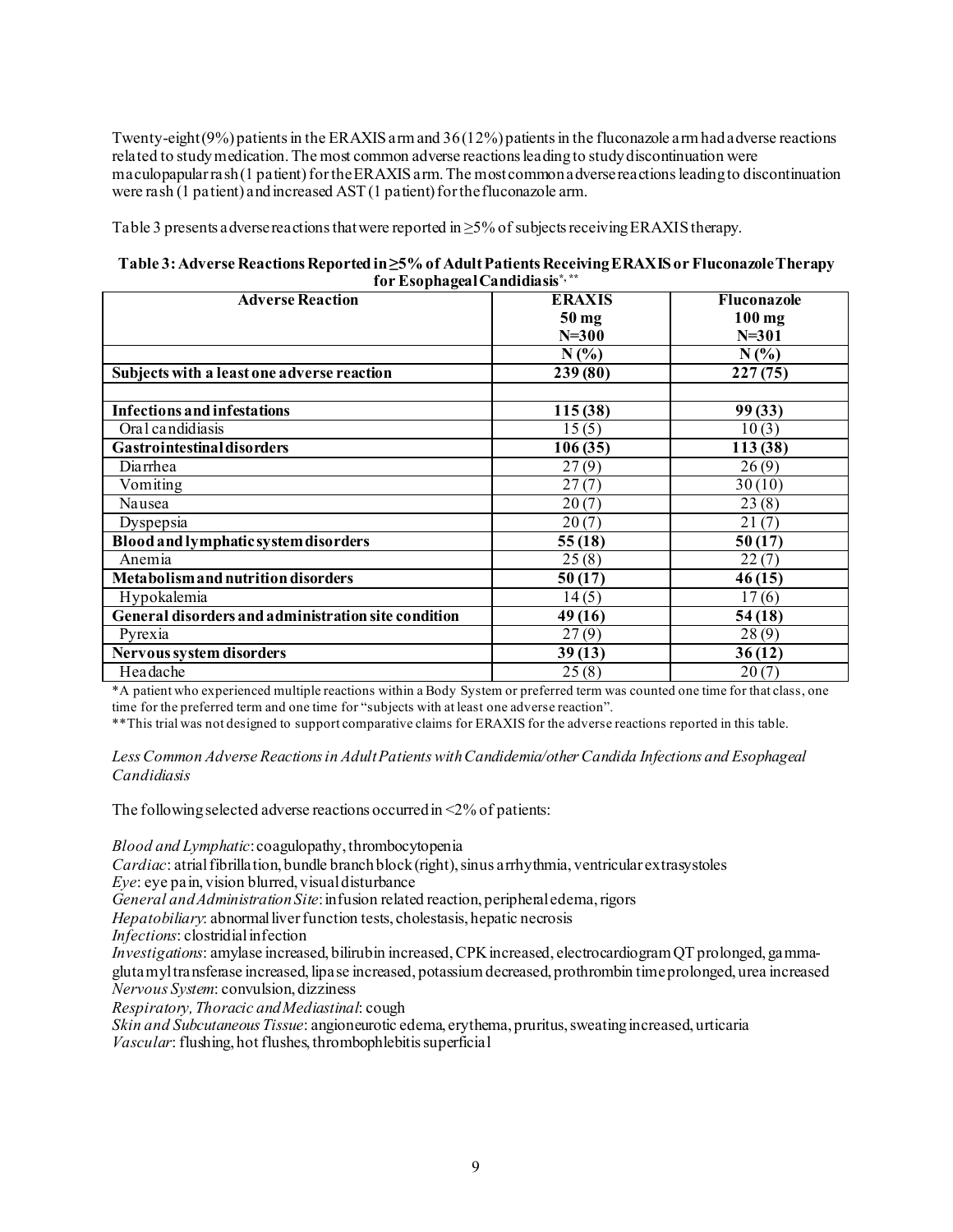#### Clinical Trials Experience in Pediatric Patients with Candidemia/Invasive Candidiasis

The safety of ERAXIS was investigated in 68 pediatric patients from 1 month to less than 18 years of age with candidemia/invasive candidiasisin a prospective, open-label, non-comparative pediatric trial*[see Clinical Studies (14.1)*]. Overall, the safety profile of ERAXIS in the pediatric patients 1 month and older was similar to that of adults.

#### *Most Common Adverse Reactions*

The most common adverse reactions occurring in  $\geq$ 5% of pediatric patients receiving ERAXIS therapy in the clinical trial are displayed by body system in Table 4.

| <b>Adverse Reaction</b>                   | , санатасним опісі с <i>инвим</i> інгеспоня<br>1 month to $\leq 2$ |                |                 |                     |
|-------------------------------------------|--------------------------------------------------------------------|----------------|-----------------|---------------------|
|                                           | vears                                                              | 2 to < 5 years | 5 to < 18 years | Overall             |
|                                           | $N=19$                                                             | $N=19$         | $N=30$          | $N=68$              |
|                                           | $n$ (%)                                                            | $n$ (%)        | $n$ (%)         | $n$ (%)             |
| Subjects with a least one adverse         | 17(90)                                                             | 14(74)         | 24(80)          | 55(81)              |
| reaction                                  |                                                                    |                |                 |                     |
|                                           |                                                                    |                |                 |                     |
| Blood and lymphatic system disorders      | 9(47)                                                              | 3(16)          | 4(13)           | 16(24)              |
| Anemia                                    | $\overline{5}(26)$                                                 | 2(11)          | $\mathbf{0}$    | 7(10)               |
| Thrombocytopenia                          | 2(11)                                                              | 1(5)           | 1(3)            | 4(6)                |
| <b>Gastrointestinal disorders</b>         | 8(42)                                                              | 8(42)          | 12(40)          | 28(41)              |
| Diarrhea                                  | 4(21)                                                              | 2(11)          | 5(17)           | 11(16)              |
| Vomiting                                  | 4(21)                                                              | 5(26)          | 2(7)            | 11(16)              |
| Abdominal pain <sup>a</sup>               | $\mathbf{0}$                                                       | 4(21)          | 2(7)            | 6(9)                |
| General disorders and administration      | 5(26)                                                              | 6(32)          | 9(30)           | 20(29)              |
| site condition                            |                                                                    |                |                 |                     |
| Pyrexia                                   | 4(21)                                                              | 3(16)          | 5(17)           | 12(18)              |
| <b>Laboratory Investigations</b>          | 4(21)                                                              | 4(21)          | 8(27)           | 16(24)              |
| Alanine aminotransferase increased        | 2(11)                                                              | 2(11)          | 2(7)            | 6(9)                |
| Aspartate a minotransferase increased     | 2(11)                                                              | 1(5)           | 1(3)            | 4(6)                |
| <b>Metabolism and nutrition disorders</b> | 3(16)                                                              | 4(21)          | 6(20)           | 13(19)              |
| Hypoglycemia                              | 1(5)                                                               | 2(11)          | 1(3)            | 4(6)                |
| Respiratory, thoracic and mediastinal     | 5(26)                                                              | 5(26)          | 5(17)           | $\overline{15(22)}$ |
| disorders                                 |                                                                    |                |                 |                     |
| Epistaxis                                 | 1(5)                                                               | 2(11)          | 3(10)           | 6(9)                |
| Skin and subcutaneous tissue disorders    | 6(32)                                                              | 5(26)          | 5(17)           | 16(24)              |
| Rash <sup>b</sup>                         | 3(16)                                                              | 1(5)           | 2(7)            | 6(9)                |

| Table 4 Adverse Reactions Occurring in ≥5% of Pediatric Patients Receiving ERAXIS Therapy for |
|-----------------------------------------------------------------------------------------------|
| Candidemia/other <i>Candida</i> Infections*,**                                                |

\* Reflects adverse reactions including those that started on or after first dose of anidulafungin through 6-week follow-up for patients who did not receive oral fluconazole, and those that started between first dose and last dose of anidulafungin for patients who received oral fluconazole.

\*\* A patient who experienced multiple reactions within a Body System or preferred term was counted one time for that class, one time for the preferred term and one time for "subjects with at least one adverse reaction".

a Includes such terms as: abdominal pain and abdominal pain upper.

b Includes such terms as: rash and rash generalized.

Other adverse reactions were reported in 2 or more pediatric patients and in less than 5% of the 68 pediatric patients treated with ERAXIS in the clinical trial:

*Blood and Lymphatic System Disorders:* pancytopenia,thrombocytosis, febrile neutropenia, leukopenia, neutropenia *Eye Disorders:*Periorbital edema

*Gastrointestinal Disorders:* gastroesophageal reflux disease, abdominal distension, nausea, stomatitis, dry mouth *General Disorders and Administrative Site Conditions:* chest pain, edema peripheral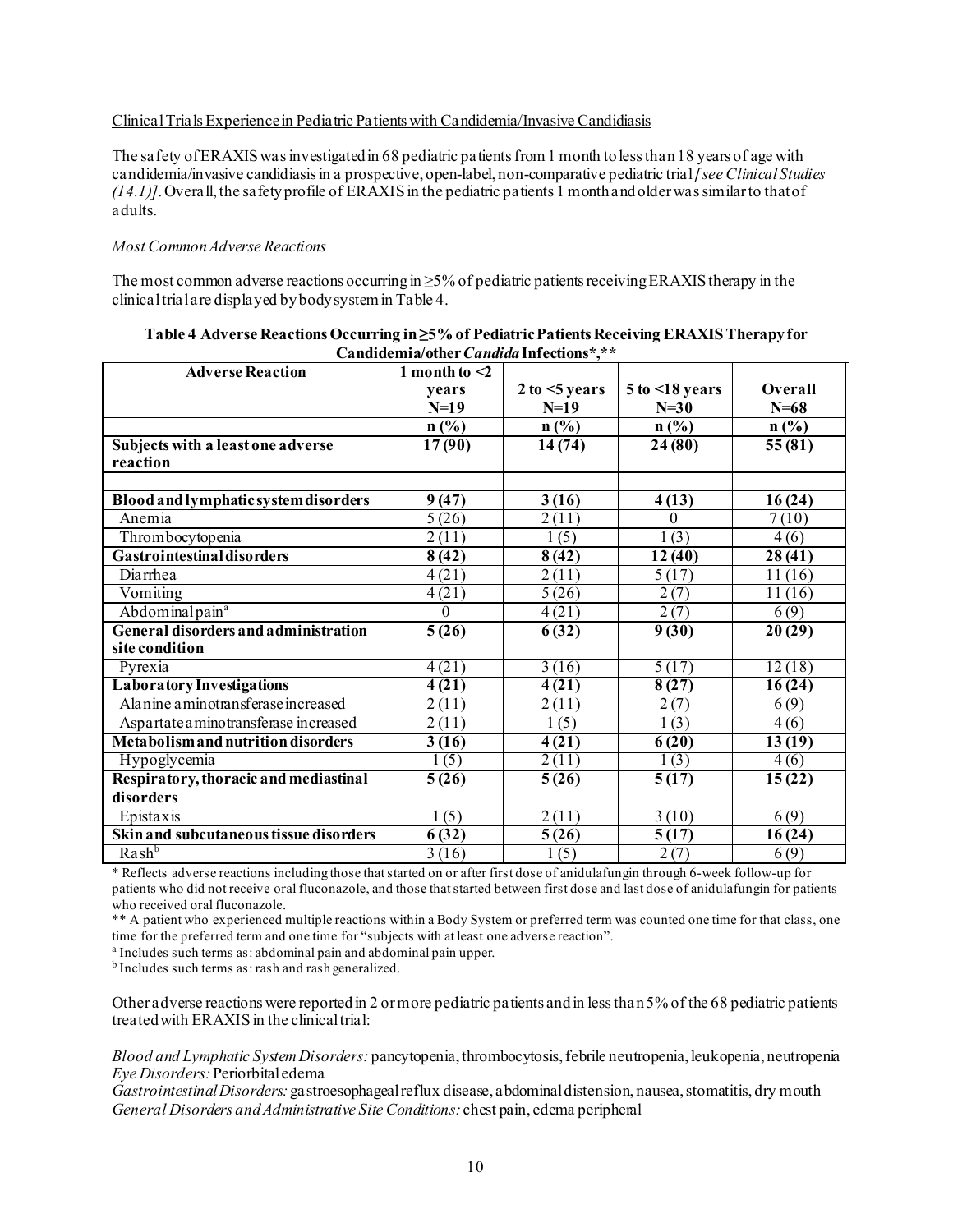*Infections and Infestations:* bacteremia, device related infection, gastroenteritis, lower respiratory tract infection, upper respiratory tract infection, urinary tract infection *Laboratory Investigations:* gamma-glutamyltransferase increased, transaminases increased *Metabolism and Nutrition Disorders:* hypocalcemia, hypokalemia, hyponatremia, hypoproteinemia *Musculoskeletal and Connective Tissue Disorders:* back pain, pain in extremity *Nervous System Disorders:* headache, tremor, seizure *Psychiatric Disorders:* agitation *Respiratory, Thoracic and Mediastinal Disorders:* hemoptysis *Vascular Disorders:* hypotension

### **6.2 Post-marketing Experience**

The following adverse reactions have been identified during post approval use of anidulafungin. Because these reactions are reported voluntarily from a population of uncertain size, it is not always possible to reliably estimate their frequency or establish a causal relationship to drug exposure.

*Immune*: Anaphylactic shock, anaphylactic reaction, bronchospasm*[see Warnings and Precautions (5.2)]*.

#### **7 DRUG INTERACTIONS**

#### **7.1 Cyclosporine**

Administration of multiple doses of anidulafungin and cyclosporine to healthy subjects resulted in no significant alteration in the steady state pharmacokinetics of either drug.No dosage adjustment of cyclosporine or anidulafungin is needed when the two drugs are co-administered *[see Clinical Pharmacology (12.3)]*.

#### **7.2 Voriconazole**

Administration of multiple doses of anidulafungin and voriconazole to healthy subjects resulted in no significant alteration in the steady state pharmacokinetics of either drug.No dosage adjustment of voriconazole or anidulafungin is needed when the two drugs are co-administered *[see Clinical Pharmacology (12.3)]*.

#### **7.3 Tacrolimus**

Administration of multiple doses of anidulafungin and a single-dose of tacrolimus to healthy subjects resulted in no significant alteration in the steady state pharmacokinetics of either drug.No dosage adjustment of tacrolimus or anidulafungin is needed when the two drugs are co-administered *[see Clinical Pharmacology (12.3)]*.

#### **7.4 Rifampin**

Administration of multiple doses of anidulafungin and rifampin to patients resulted in no significant alteration in the steady state pharmacokinetics of anidulafungin.No dosage adjustment of anidulafungin is needed when it is co-administered with rifampin *[see Clinical Pharmacology (12.3)]*.

#### **7.5 Amphotericin B Liposome for Injection**

Administration of multiple doses of anidulafungin and liposomal amphotericin B to patients resulted in no significant alteration in the steady state pharmacokinetics of anidulafungin. No dosage adjustment of anidulafungin is needed when it is co-administered with liposomal amphotericin B *[see Clinical Pharmacology (12.3)]*.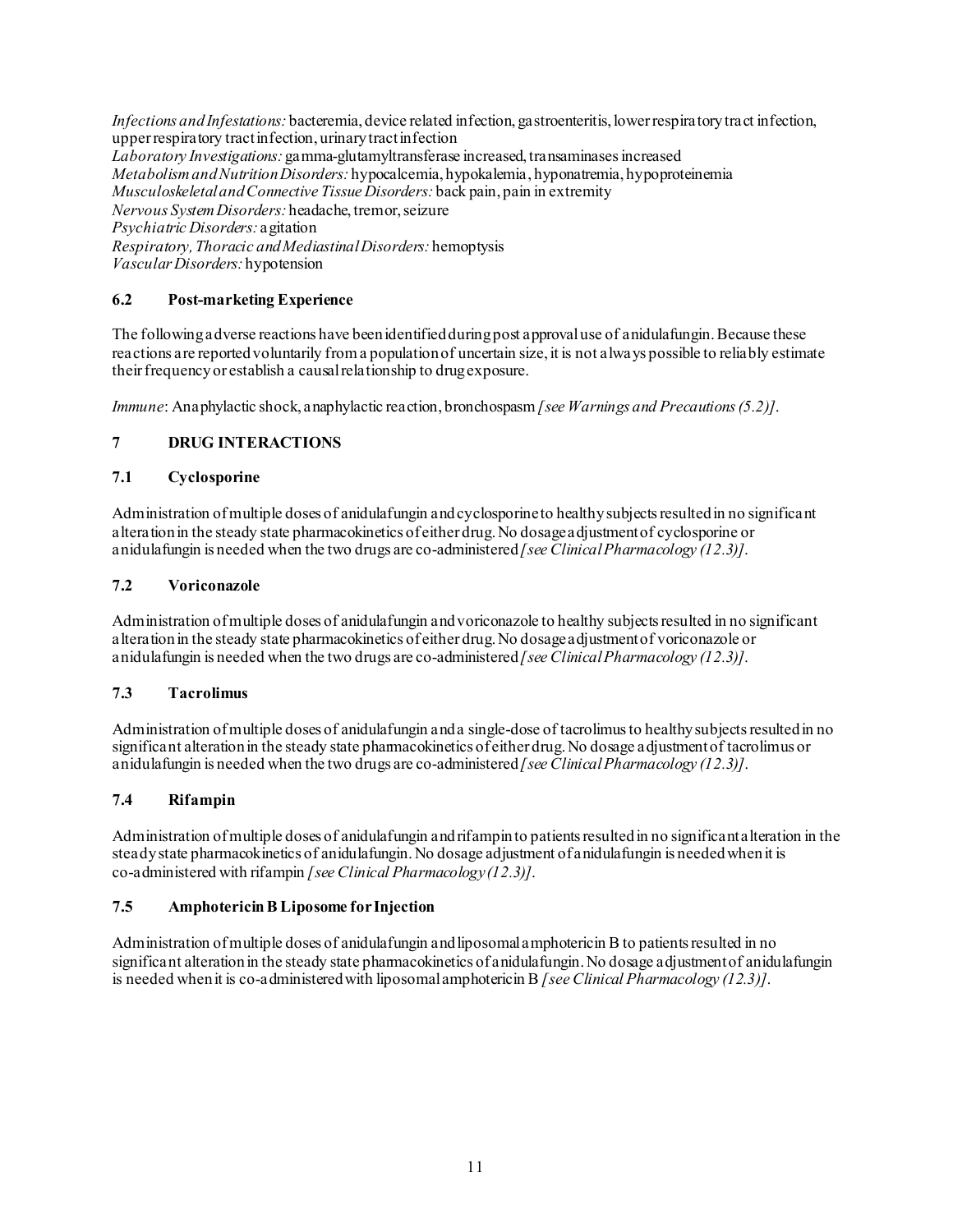### **8 USE IN SPECIFIC POPULATIONS**

#### **8.1 Pregnancy**

#### Risk Summary

Based on findings from animal studies, ERAXIS can cause fetal harm when administered to a pregnant woman. There are no available human data on the use of ERAXIS in pregnant women to inform a drug-associated risk of adverse developmental outcomes.In animal reproduction studies fetal toxicity was observed in the presence of maternal toxicity when anidulafungin was administered to pregnant rabbits during organogenesis at 4 times the proposed therapeutic maintenance dose of 100mg/day on the basis of relative body surface area (*see Data)*.Inform pregnant woman of the risk to the fetus.

The estimated background risk of major birth defects and miscarriage for the indicated populations are unknown.All pregnancies have a backgroundrisk of birth defect, loss, or other adverse outcomes.In the U.S. general population, the estimated background risk of major birth defects and miscarriage in clinically recognized pregnancies is 2 to 4% and 15 to 20% respectively.

#### Data

#### *Animal Data*

In a combined fertility and embryo-fetal development study in rats dosed with anidulafungin for 4 weeks prior to cohabitation and through cohabitation for males or for 2 weeks prior to cohabitation and continuing through gestation day19 for females, there was no maternal or embryo-fetal toxicity at intravenous doses up to 20 mg/kg/day (equivalent to 2 times the proposed therapeutic maintenance dose of 100 mg/day on the basis of relative body surface area).

In a rabbit embryo-fetal development study, intravenous administration of anidulafungin (0, 5, 10, and 20 mg/kg/day) from gestation day 7 through 19, resulted in reduced fetal weights and incomplete ossification in the presence of maternal toxicity (decreased body weight gain) at 20 mg/kg/day (equivalent to 4 times the proposed therapeutic maintenance dose of 100 mg/day on the basis of relative body surface area).

In a pre- and postnatal development study, pregnant rats were intravenously administered anidulafungin at doses of 2, 6, or 20 mg/kg/day from gestation day 7 through lactation day 20. Maternal toxicity was observed at ≥6 mg/kg/day (clinical signs at ≥6 mg/kg/day and reduced body weight gain and food consumption during gestation at 20 mg/kg/day group). There were no effects on the viability or growth and development of the offspring. In this study, anidulafungin was detected in fetalplasma, indicating that it crossed the placental barrier.

#### **8.2 Lactation**

#### Risk Summary

There are no data on the presence of anidulafungin in human milk, the effects on the breastfed infant or the effects on milk production.When a drug is present in animal milk, it is likely that the drug will be present in human milk. Anidulafungin was found in the milk of lactating rats(*see Data*).

The developmental and health benefits of breastfeedingshould be consideredalong with the mother's clinical need forERAXIS and any potential adverse effects on the breastfed child from ERAXIS or from the underlying maternal condition.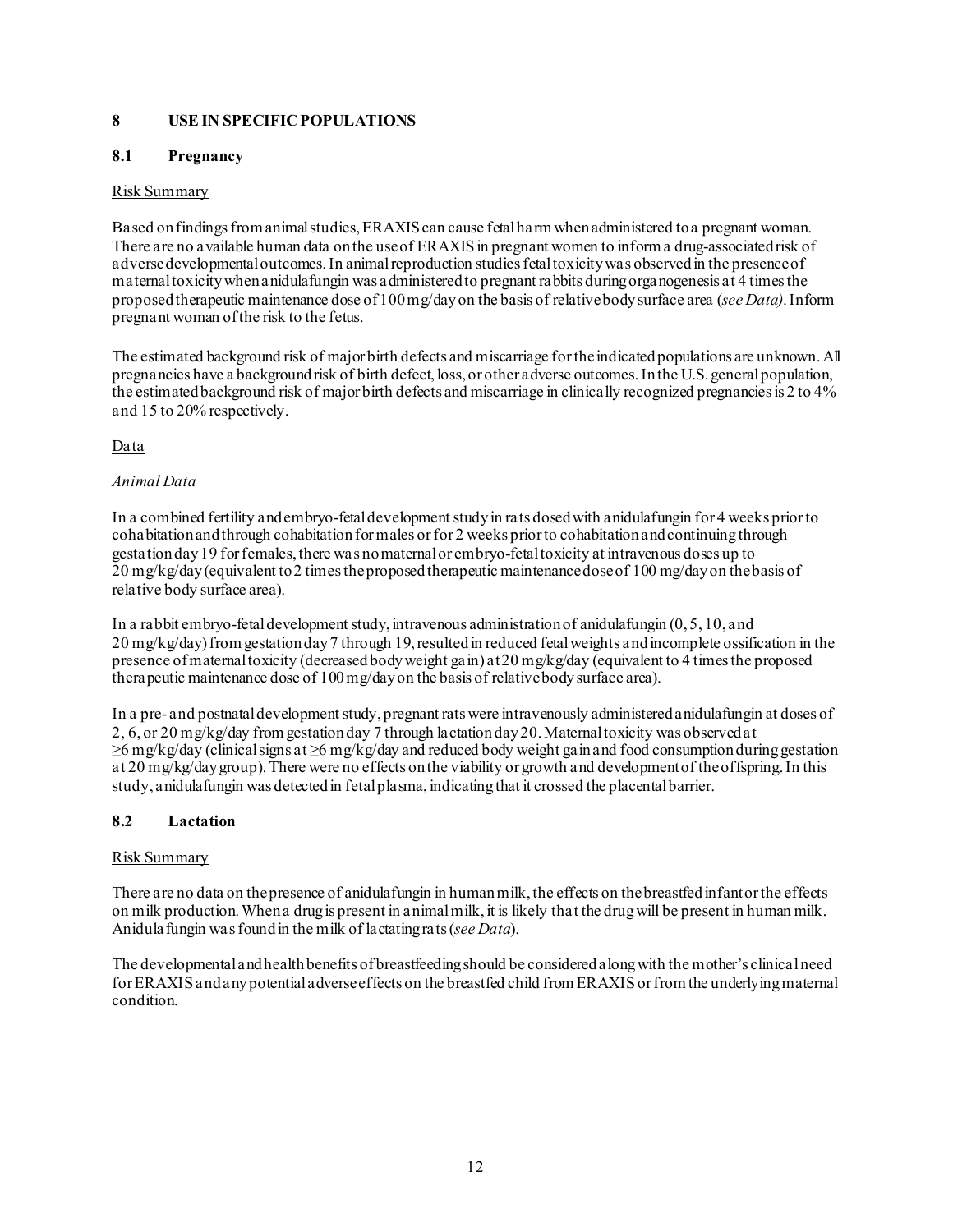### Data

### *Animal Data*

Pregnant rats were intravenously administered anidulafungin at doses of 2, 6, or 20 mg/kg/day from gestation day 7 through lactation day 20. Milk samples were collected from 5 rats per group on lactation day 14 at approximately 1 hours post dose. Approximately dose-proportional anidulafungin concentrations were found in the milk of lactating rats.

### **8.4 Pediatric Use**

The safety and effectiveness of ERAXIS for the treatment of candidemia and the following *Candida* infections: intra-abdominal abscess and peritonitis, have been established in pediatric patients1 month of age and older. Use of ERAXISfor thisindication in this age group is supported by evidence from adequate and well-controlled studies in adults with additional pharmacokinetic, safety data in pediatric patients 1 month of age and older*[see Indications and Usage (1), Adverse Reactions (6.1), Clinical Pharmacology (12.3), and Clinical Studies (14*.*1)].*

The safety and effectiveness of ERAXIS in patients younger than 1 month of a ge with candidemia/invasive candidiasis has not beenestablished.

Candidemia/invasive candidiasis in pediatric patients younger than 1 month of age has a higher rate of central nervous system (CNS) and multi-organ dissemination than in older patients. In addition, in patients younger than 1 month of age ERAXIS carries a potential risk of life-threatening toxicity associated with high doses of polysorbate80, an inactive ingredient in ERAXIS *[see Warnings and Precautions (5.3)]*.

The safety and effectiveness of ERAXIS in pediatric patients with esophageal candidiasis has not been established.

ERAXIS is contraindicated in adult and pediatric patients with HFI.Because a diagnosis of HFI may not yet be established in pediatric patients, obtain a careful history of HFI symptoms with fructose/sucrose exposure prior to administration of ERAXIS *[see Warnings and Precautions (5.4)]*.

### **8.5 Geriatric Use**

Of the total number of subjects ( $N = 197$ ) in the pivotal clinical studies of anidulafungin, 35% were 65 years and over, while 18% were 75 years and over. No overall differencesin safety or effectiveness were observed between these subjects and younger subjects, and other reported clinical experience has not identified differences in responses between the elderly and younger patients, but greater sensitivity of some older individuals cannot be ruled out.

Dosage adjustments are not required for geriatric patients *[see Clinical Pharmacology (12.3)]*.

### **8.6 Hepatic Insufficiency**

No dosing adjustments are required for patients with any degree of hepatic insufficiency. Anidulafungin is not hepatically metabolized. Anidulafungin pharmacokinetics were examined in subjects with Child-Pugh class A, B or C hepatic insufficiency. Anidulafungin concentrations were not increased in subjects with any degree of hepatic insufficiency. Though a slight decrease in AUC was observed in patients with Child-Pugh C hepatic insufficiency, it was within the range of population estimates noted for healthy subjects *[see Clinical Pharmacology (12.3)]*.

#### **8.7 Renal Insufficiency**

Dosage adjustments are not required for patients with any degree of renal insufficiency including those on hemodialysis. Anidulafungin has negligible (<1%) renal clearance. In a clinical study of subjects with mild, moderate, severe or end stage (dialysis-dependent) renal insufficiency, anidulafungin pharmacokinetics were similar to those observed in subjects with normal renal function. Anidulafungin is not dialyzable and may be administered without regard to the timing of hemodialysis*[see Clinical Pharmacology (12.3)]*.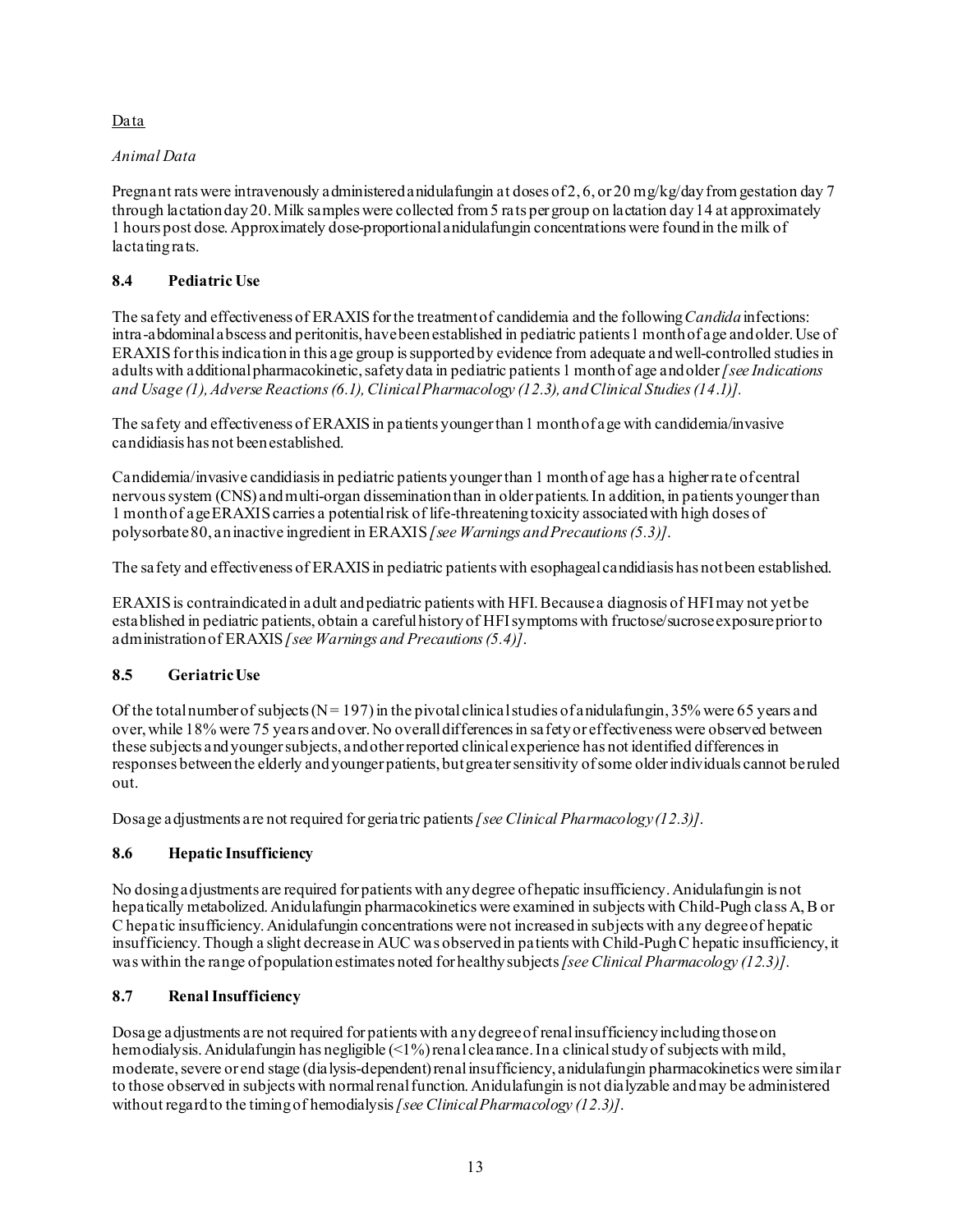### **10 OVERDOSAGE**

During clinical trials a single 400 mg dose of ERAXIS was inadvertently administered as a loading dose. No clinical adverse events were reported. In a study of 10 healthy subjects administered a loading dose of 260 mg followed by 130 mg daily; 3 of the 10 subjects experienced transient, asymptomatic transaminase elevations (≤3 x ULN)*[see Warnings and Precautions (5.1)]*.

Anidulafungin is not dialyzable.

The maximum non-lethal dose of anidulafungin in rats was 50 mg/kg, a dose which is equivalent to 10 times the recommended daily dose for esophageal candidiasis (50 mg/day) or equivalent to 5 times the recommended daily dose for candidemia and other *Candida* infections (100 mg/day), based on relative body surface area comparisons.

### **11 DESCRIPTION**

ERAXIS for Injection is a sterile, lyophilized product for intravenous (IV) infusion that contains anidulafungin. ERAXIS (anidulafungin) is a semi-synthetic lipopeptide synthesized from a fermentation product of *Aspergillus nidulans*. Anidulafungin is an echinocandin, a class of antifungal drugs that inhibits the synthesis of 1,3-β-D-glucan, an essential component of fungal cell walls.

ERAXIS (anidulafungin) is 1-[(4R,5R)-4,5-dihydroxy-N2-[[4"-(pentyloxy)[1,1':4',1"-terphenyl]-4-yl]carbonyl]-Lornithine]echinocandin B.Anidulafungin is a white to off-white powder that is practically insoluble in water and slightly soluble in ethanol. In addition to the active ingredient, anidulafungin, ERAXIS for Injection contains the following inactive ingredients:

*50 mg/vial*− fructose (50 mg), mannitol (250mg), polysorbate 80 (125 mg), tartaric acid (5.6 mg), and sodium hydroxide and/or hydrochloric acid for pH adjustment.

*100 mg/vial*− fructose (100 mg), mannitol (500 mg), polysorbate 80 (250 mg), tartaric acid (11.2 mg), and sodium hydroxide and/or hydrochloric acid for pH adjustment.

The empirical formula of anidulafungin is  $C_{58}H_{73}N_7O_{17}$  and the formula weight is 1140.3.

The structural formula is:

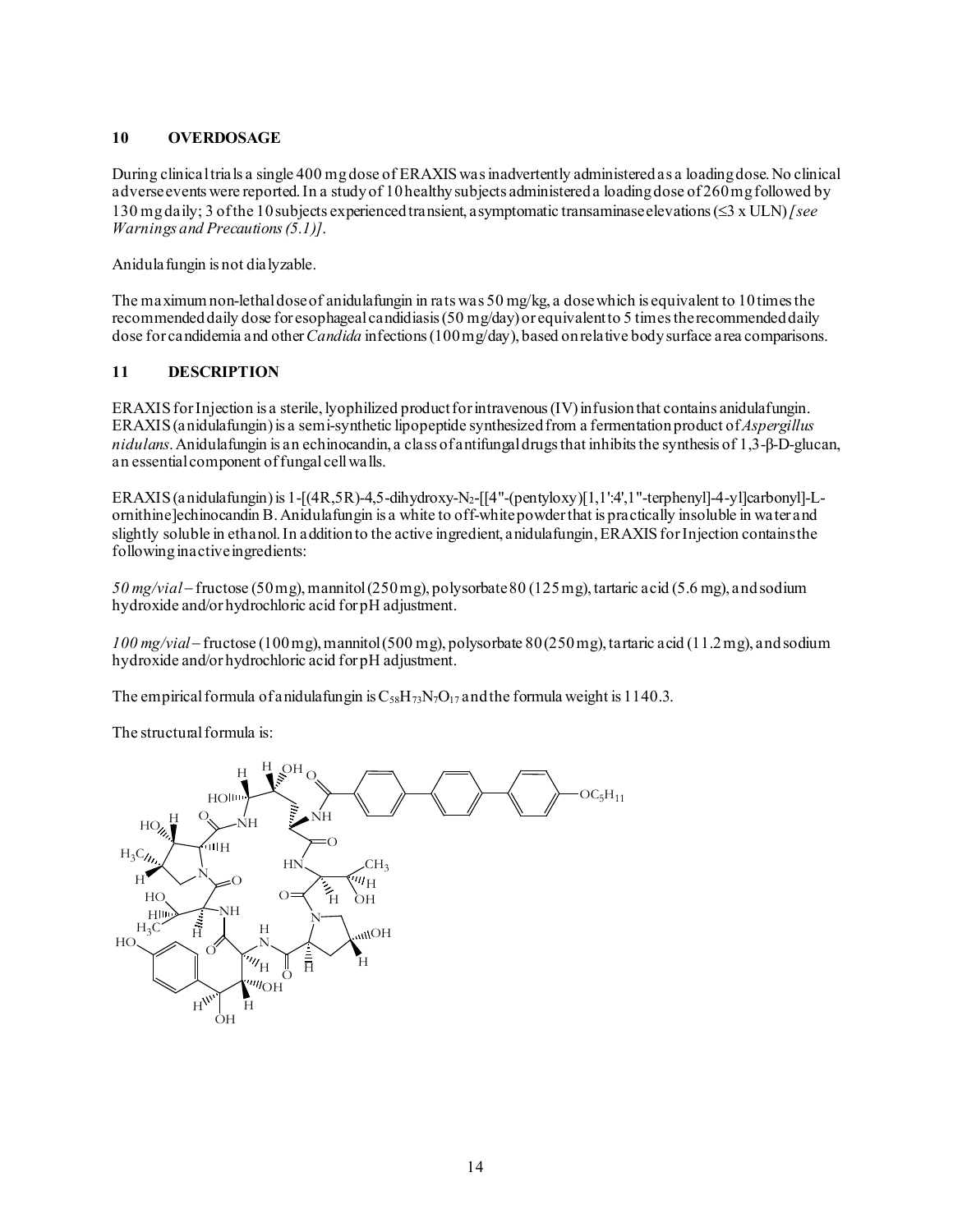Prior to administration, ERAXIS for Injection requires reconstitution with sterile Water for Injection and subsequent dilution with either 5% Dextrose Injection, USP or 0.9% Sodium ChlorideInjection, USP (normal saline).

#### **12 CLINICAL PHARMACOLOGY**

#### **12.1 Mechanism of Action**

Anidulafungin is an anti-fungal drug *[see Microbiology (12.4)].*

#### **12.3 Pharmacokinetics**

#### General Pharmacokinetic Characteristics

The pharmacokinetics of anidulafungin following intravenous  $(IV)$  administration of ERAXIS have been characterized in healthy subjects, special populations and patients. Systemic exposures of anidulafungin are dose-proportional and have lowinter-subjectvariability (coefficient of variation <25%) as shown in Table 5. The steady state was achieved on the first day after a loading dose (twice the daily maintenance dose) and the estimated plasma accumulation factor at steady state is approximately 2.

| Table 5: Mean (%CV) Steady State Pharmacokinetic Parameters of Anidulafungin Following IV |
|-------------------------------------------------------------------------------------------|
| <b>Administration of ERAXIS Once Daily for 10 Days in Healthy Adult Subjects</b>          |

|                                  | Anidulafungin IV Dosing Regimen (LD/MD, mg) <sup>b</sup> |                     |                             |  |
|----------------------------------|----------------------------------------------------------|---------------------|-----------------------------|--|
| <b>PK</b> Parameter <sup>a</sup> | $70/35^{c,d}$<br>$(N=6)$                                 | 200/100<br>$(N=10)$ | $260/130^{d,e}$<br>$(N=10)$ |  |
| $C_{\text{max, ss}}$ [mg/L]      | 3.55(13.2)                                               | 8.6(16.2)           | 10.9 (11.7                  |  |
| $AUC_{ss}$ [mg·h/L]              | 42.3 (14.5)                                              | 111.8 (24.9)        | 168.9 (10.8)                |  |
| $CL$ [ $L/h$ ]                   | 0.84(13.5)                                               | 0.94(24.0)          | 0.78(11.3                   |  |
| $t_{1/2}$ [h]                    | 43.2 (17.7                                               | 52.0 (11.7)         | 50.3 (9.7)                  |  |

<sup>a</sup> Parameters were obtained from separate studies

 $\frac{b}{c}$  LD/MD: loading dose/maintenance dose once daily  $\frac{c}{c}$  Data were collected on Day 7

<sup>d</sup> Safety and efficacy of these doses has not been established

<sup>e</sup> See OVERDOSAGE

 $C_{\text{max. ss}}$  = the steady state peak concentration

 $AUC_{ss}$  = the steady state area under concentration vs. time curve

 $CL = \text{clearance}$ 

 $t_{1/2}$  = the terminal elimination half-life

The clearance of anidulafungin is about 1 L/h and anidulafungin has a terminal elimination half-life of 40-50 hours.

#### **Distribution**

The pharmacokinetics of anidulafungin following IV administration are characterized by a short distribution half-life (0.5-1 hour) and a volume of distribution of 30-50 L that is similar to total body fluid volume. Anidulafungin is extensively bound (>99%) to human plasma proteins.

#### Metabolism

Hepatic metabolism of anidulafungin has not been observed. Anidulafungin is not a clinically relevant substrate, inducer, or inhibitor of cytochrome P450 (CYP450) isoenzymes.It is unlikely that anidulafungin will have clinically relevant effects on the metabolism of drugs metabolized by CYP450 isoenzymes.

Anidulafungin undergoes slow chemical degradation at physiologic temperature and pH to a ring-opened peptide that lacks antifungal activity. The *in vitro*degradation half-life of anidulafungin under physiologic conditions is about 24 hours. *In vivo*, the ring-opened product is subsequently converted to peptidic degradants and eliminated.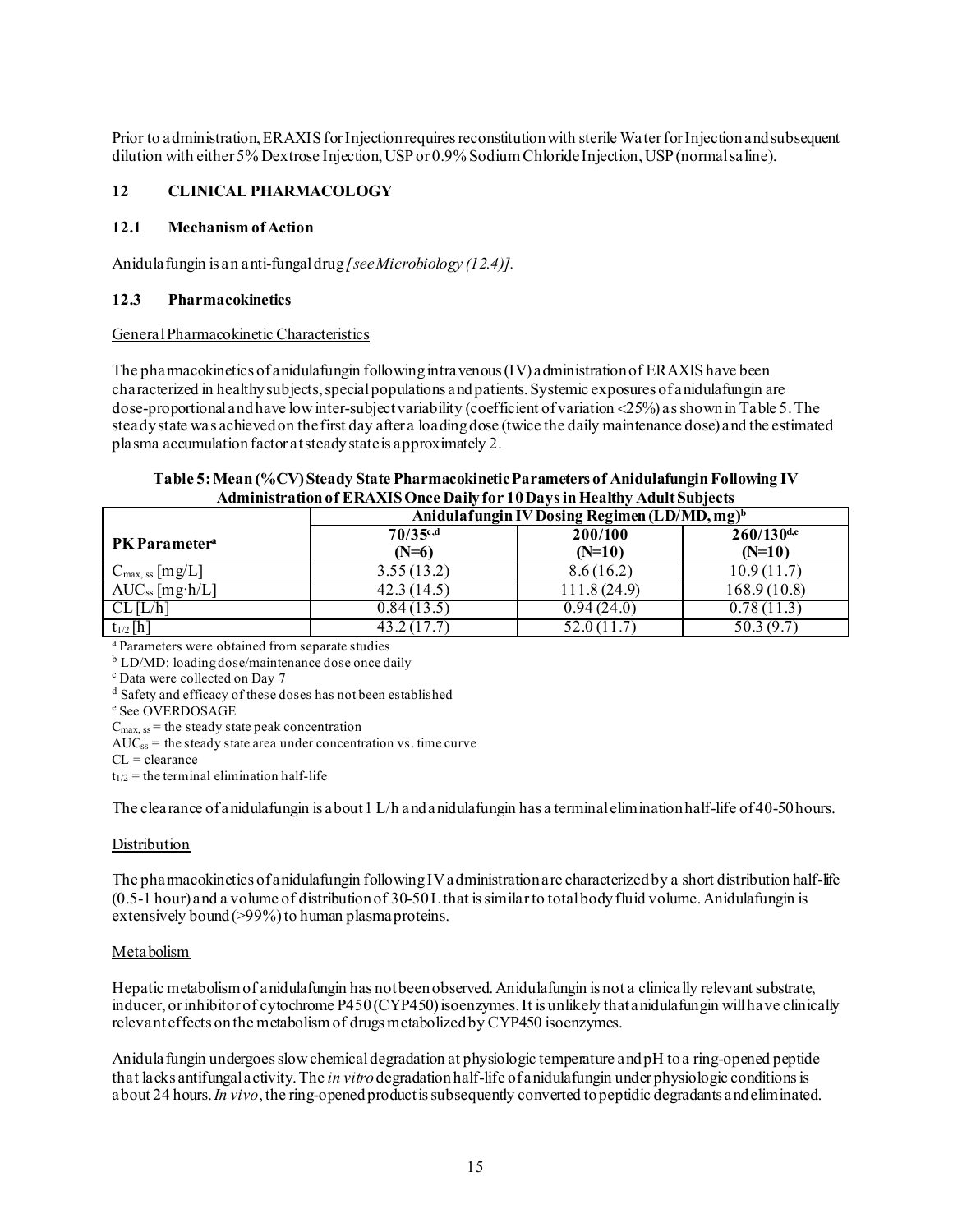#### **Excretion**

In a single-dose clinical study, radiolabeled (<sup>14</sup>C) anidulafungin was administered to healthy subjects. Approximately 30% of the administeredradioactive dose was eliminated in the feces over 9 days, of which less than 10% was intact drug.Less than 1% of the administered radioactive dosewas excreted in the urine. Anidulafungin concentrations fellbelow the lower limits of quantitation 6 days post-dose. Negligible amounts of drug-derived radioactivity were recovered in blood, urine, and feces 8 weeks post-dose.

#### Specific Populations

#### *Patients with fungal infections*

Population pharmacokinetic analyses from four clinical trialsincluding 107 male and 118 female patients with fungal infections showed that the pharmacokinetic parameters of anidulafungin are not affected by age, race, or the presence of concomitant medications which are known metabolic substrates, inhibitors or inducers.

The pharmacokinetics of anidulafungin in patients with fungal infections are similar to those observed in healthy subjects. The pharmacokinetic parameters of anidulafungin estimated using population pharmacokinetic modeling following IV administration of a maintenance dose of 50 mg/day or  $100 \,\text{mg/day}$  (following a loading dose) of ERAXISare presented in Table 6.

## **Table 6:Mean (%CV) Steady State Pharmacokinetic Parameters of Anidulafungin Following IV Administration of ERAXISin Patients with Fungal Infections Estimated Using Population Pharmacokinetic**

| Modeling                          |                                                   |             |  |  |
|-----------------------------------|---------------------------------------------------|-------------|--|--|
|                                   | ERAXIS IV Dosing Regimen (LD/MD, mg) <sup>c</sup> |             |  |  |
| PK Parameter <sup>a</sup>         | 100/50                                            | 200/100     |  |  |
| $C_{\text{max, ss}}$ [mg/L]       | 4.2(22.4)                                         | 7.2(23.3)   |  |  |
| $C_{\text{min, ss}}$ [mg/L]       | 1.6(42.1)                                         | 3.3(41.8)   |  |  |
| $AUC_{ss}$ [mg·h/L]               | 55.2(32.5)                                        | 110.3(32.5) |  |  |
| $CL$ [ $L/h$ ]                    | 1.0(33.5)                                         |             |  |  |
| $t_{1/2, \beta}$ [h] <sup>b</sup> | 26.5(28.5)                                        |             |  |  |

<sup>a</sup> All the parameters were estimated by population modeling using a two-compartment model with first order elimination; AUC<sub>ss</sub>, Cmax,ss and Cmin,ss (steady state trough plasma concentration) were estimated using individual PK parameters and infusion rate of 1 mg/min to administer recommended doses of 50 and 100 mg/day.

<sup>b</sup> t<sub>1/2, β</sub> is the predominant elimination half-life that characterizes the majority of the concentration-time profile.<br><sup>c</sup> LD/MD: loading dose/daily maintenance dose.

#### *Gender*

Dosage adjustments are not required based on gender. Plasma concentrations of anidulafungin in healthy men and women were similar. In multiple-dose patient studies, drug clearance was slightly faster(approximately 22%) in men.

#### *Geriatric*

Dosage adjustments are not required for geriatric patients. The population pharmacokinetic analysis showed that median clearance differed slightly between the elderly group (patients  $\geq 65$ , median CL=1.07 L/h) and the nonelderly group (patients  $\leq 65$ , median CL=1.22 L/h) and the range of clearance was similar.

#### *Race*

Dosage adjustments are not required based on race. Anidulafungin pharmacokinetics were similar among Whites, Blacks, Asians, and Hispanics.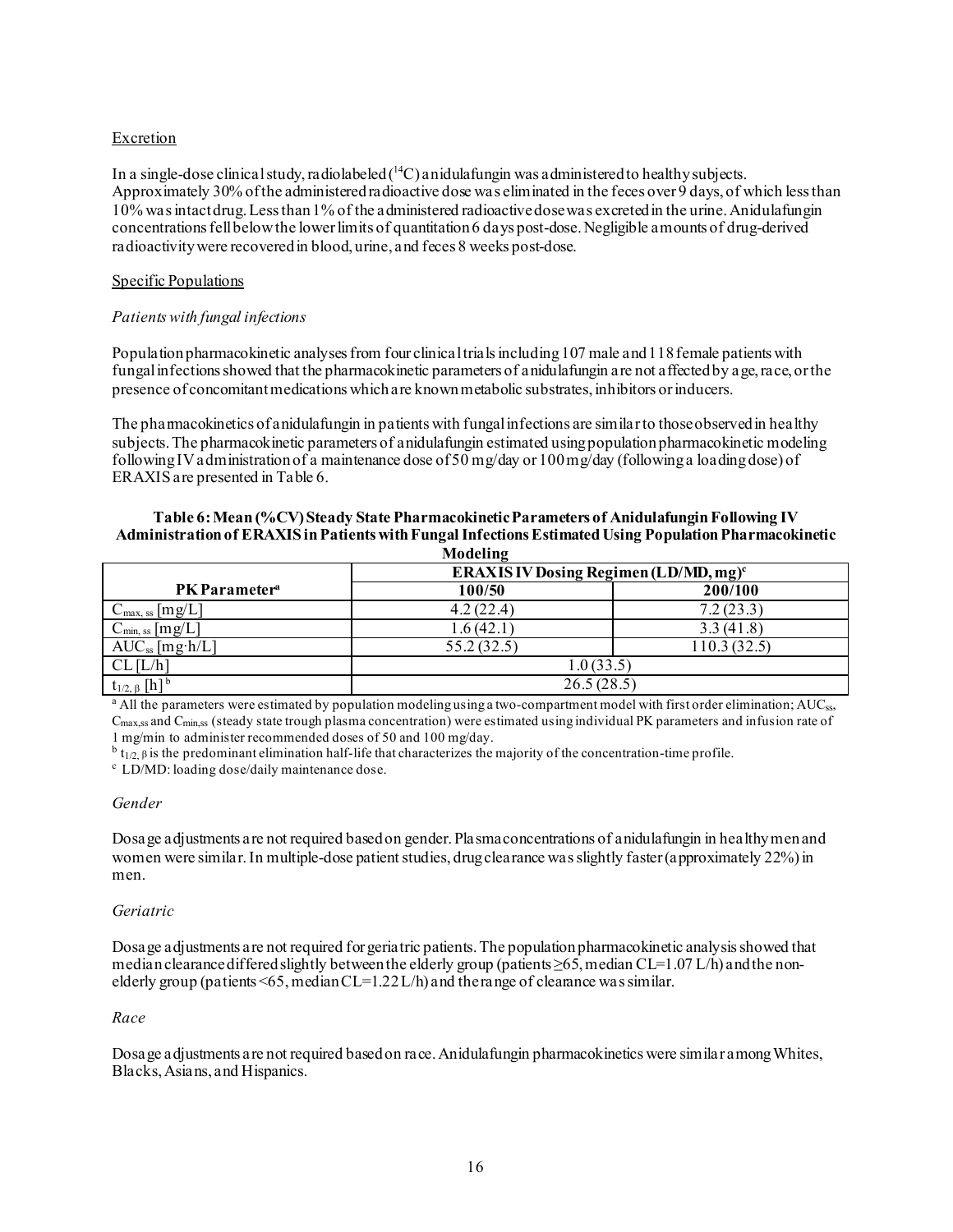#### *HIV Status*

Dosage adjustments are not required based on HIV status, irrespective of concomitant anti-retroviral therapy.

#### *Hepatic Insufficiency*

Anidulafungin is not hepatically metabolized. Anidulafungin pharmacokinetics were examined in subjects with Child-Pugh class A,B or C hepatic insufficiency. Anidulafungin concentrations were not increased in subjects with any degree of hepatic insufficiency. Though a slight decrease in AUC was observed in patients with Child-Pugh C hepatic insufficiency, it was within the range of population estimates noted for healthy subjects*[see Use in Specific Populations (8.6)]*.

#### *Renal Insufficiency*

Anidula fungin has negligible renal clearance. In a clinical study of subjects with mild, moderate, severe or end stage (dialysis-dependent) renal insufficiency, anidulafungin pharmacokinetics were similar to those observed in subjects with normal renal function. Anidulafungin is not dialyzable and may be administered without regard to the timing of hemodialysis*[see Use in Specific Populations(8.7)]*.

#### *Pediatric*

The pharmacokinetics of anidulafungin after daily doses were investigated in immunocompromised pediatric (2 through 11 years) and adolescent (12 through 17 years) patients with neutropenia.The steady state was achieved on the first day after administration of the loading dose (twice the maintenance dose), and the  $C_{\text{max}}$  and AUC<sub>ss</sub> increased in a dose-proportional manner. Concentrations and exposures following administration of maintenance doses of 0.75 and 1.5 mg/kg/day in this population were similar to those observed in adults following maintenance doses of 50 and 100 mg/day, respectively (as shown in Table 7)*.*

| Administrativn of EINAARS Once Daily in 1 cuiau ic 1 auchts |                                |               |              |               |  |  |
|-------------------------------------------------------------|--------------------------------|---------------|--------------|---------------|--|--|
|                                                             | <b>ERAXISIV</b> Dosing Regimen |               |              |               |  |  |
| <b>PK</b> Parameter <sup>a</sup>                            | $(LD/MD, mg/kg)^b$             |               |              |               |  |  |
|                                                             | 1.5/0.75                       |               | 3.0/1.5      |               |  |  |
| Age Group                                                   | $2-11$ years                   | $12-17$ years | $2-11$ years | $12-17$ years |  |  |
|                                                             | $(N = 6)$                      | $(N = 6)$     | $(N = 6)$    | $(N=6)$       |  |  |
| $C_{\text{max, ss}}$ [mg/L]                                 | 3.32(50.0)                     | 4.35(22.5)    | 7.57(34.2)   | 6.88(24.3)    |  |  |
| $AUC_{ss}$ [mg·h/L]                                         | 41.1(38.4)                     | 56.2(27.8)    | 96.1(39.5)   | 102.9(28.2)   |  |  |

#### **Table 7:Mean (%CV) Steady State Pharmacokinetic Parameters of AnidulafunginFollowing IV Administration of ERAXISOnce Daily in Pediatric Patients**

<sup>a</sup> Data were collected on Day 5

<sup>b</sup> LD/MD: loading dose/daily maintenance dose

The pharmacokinetics of anidulafungin were also investigated in 66 pediatric patients (1 month to  $\leq 18$  years) with candidemia/invasive candidiasis (ICC) in a prospective, open-label, non-comparative pediatric study following administrationof ERAXIS of 3 mg/kg loading dose on Day 1 and followed by 1.5 mg/kgonce daily maintenance dose *[see Clinical Studies (14.1)]*. Based on population pharmacokinetic analysis of combined data from adult and pediatric patients with ICC, the mean steady state exposure parameters (AUC<sub>0-24,ss</sub>C<sub>min,ss</sub> and C<sub>max,ss</sub>) across a ge groups in the overall pediatric patients (Table 8) were comparable to those in adults receiving 200 mg loading dose and 100 mg once daily maintenance dose.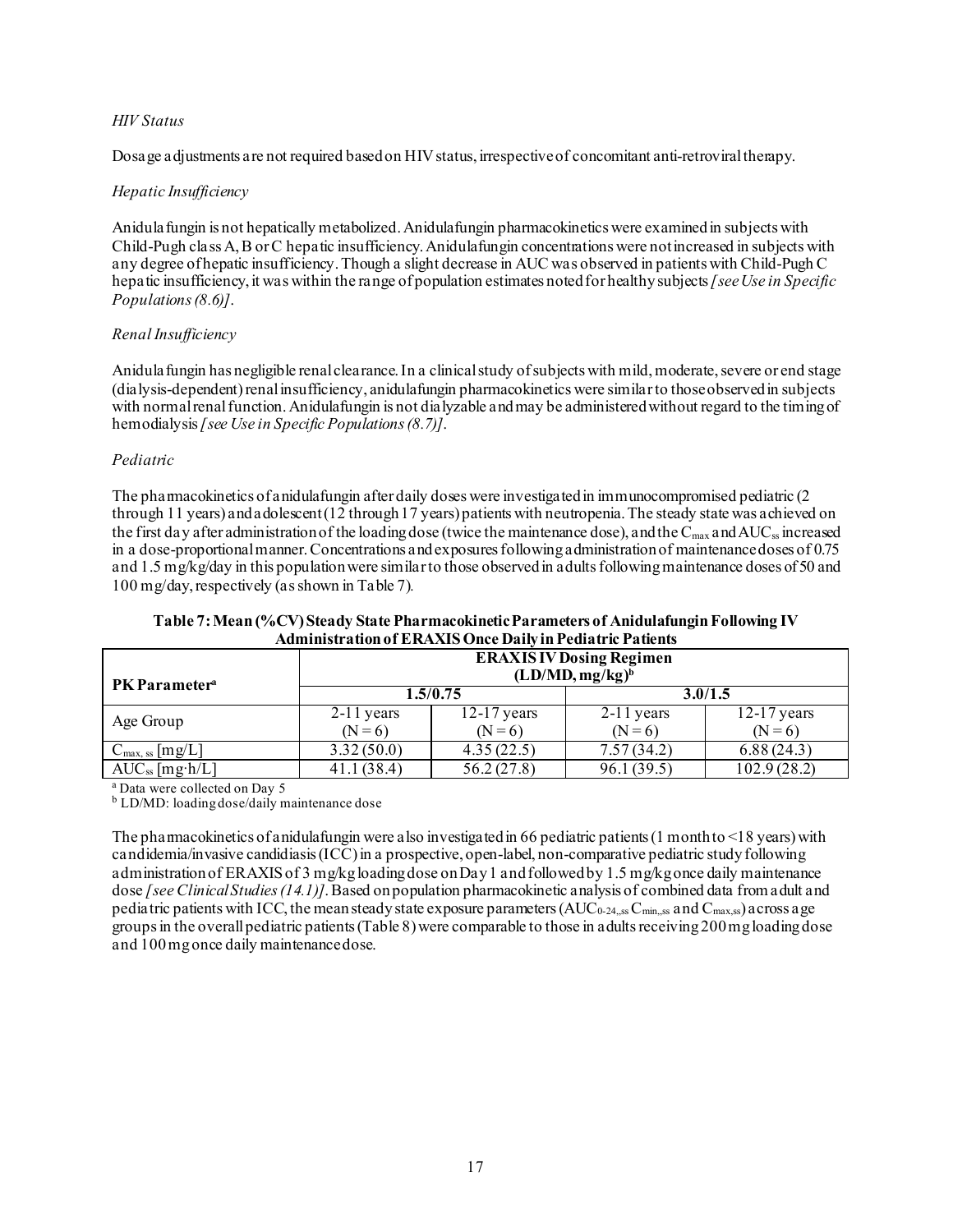| <b>Population Pharmacokinetic Modeling</b> |                                                                                           |                                     |                                      |  |  |
|--------------------------------------------|-------------------------------------------------------------------------------------------|-------------------------------------|--------------------------------------|--|--|
| <b>PK Parameter</b>                        | <b>ERAXIS IV Dosing Regimen</b><br>$(3 \text{ mg/kg LD}/1.5 \text{ mg/kg MD})^{\text{a}}$ |                                     |                                      |  |  |
| Age Group                                  | $1$ month to $\leq$ years<br>$(N = 17)$                                                   | $2$ to $\leq$ 5 years<br>$(N = 19)$ | $5$ to $\leq$ 18 years<br>$(N = 30)$ |  |  |
| $C_{\text{max, ss}}$ [mg/L]                | 6.7(28.3)                                                                                 | 7.1 (39.4)                          | 6.5(29.2)                            |  |  |
| $C_{\text{min, ss}}$ [mg/L]                | 2.0(29)                                                                                   | 2.5(44)                             | 2.5(38.4)                            |  |  |
| $AUC_{ss}$ [mg·h/L]                        | 69.9(25.3)                                                                                | 82.8(38.5)                          | 86.8(35.8)                           |  |  |

**Table 8:Mean (%CV) Steady State Pharmacokinetic Parameters of Anidulafungin Following IV**  Administration of ERAXIS in Pediatric Patients with Candidemia/Invasive Candidiasis Estimated Using

<sup>a</sup> LD/MD: loading dose on Day 1/ once daily maintenance dose.

#### Drug Interactions

*In vitro* studies showed that anidulafungin is not metabolized by human cytochrome P450 or by isolated human hepatocytes and does not significantly inhibit the activities of human CYP isoforms (1A2, 2B6, 2C8, 2C9, 2C19, 2D6 and 3A) in clinically relevant concentrations. No clinically relevant drug-drug interactions were observed with drugs likely to be co-administeredwith anidulafungin.

#### *Cyclosporine (CYP3A4 substrate)*

In a study in which 12 healthy adult subjects received 100 mg/day maintenance dose of anidulafungin following a 200 mg loading dose (on Days 1 to 8) and in combination with 1.25 mg/kg oral cyclosporine twice daily (on Days 5 to 8), the steady state  $C_{\text{max}}$  of anidulafungin was not significantly altered by cyclosporine; the steady state AUC of anidulafungin was increased by 22%. A separate *in vitro*study showed that anidulafungin has no effect on the metabolism of cyclosporine *[see Drug Interactions (7.1)]*.

#### *Voriconazole (CYP2C19, CYP2C9, CYP3A4 inhibitor and substrate)*

In a study in which 17 healthy subjects received 100 mg/day maintenance dose of anidulafungin following a 200 mg loading dose, 200 mg twice daily oral voriconazole (following two 400 mg loading doses) and both in combination, the steady state  $C_{\text{max}}$  and AUC of anidulafungin and voriconazole were not significantly altered by co-administration *[see Drug Interactions (7.2)]*.

#### *Tacrolimus(CYP3A4substrate)*

In a studyin which 35 healthy subjects receiveda single oral dose of 5 mg tacrolimus (on Day 1), 100 mg/day maintenance dose of anidulafungin following a 200 mg loading dose (on Days 4 to 12) and both in combination (on Day 13), the steady state  $C_{\text{max}}$  and AUC of anidulafungin and tacrolimus were not significantly altered by co-administration *[see Drug Interactions (7.3)]*.

#### *Rifampin(potent CYP450 inducer)*

The pharmacokinetics of anidulafungin were examined in 27 patients that were co-administered anidulafungin and rifampin.The population pharmacokinetic analysisshowed that when compared to data from patients that did not receive rifampin, the pharmacokinetics of anidulafungin were not significantly altered by co-administration with rifampin *[see Drug Interactions (7.4)]*.

#### *Amphotericin B liposome for injection*

The pharmacokinetics of anidulafungin were examined in 27 patients that were co-administered liposomal amphotericin B. The population pharmacokinetic analysis showed that when compared to data from patients that did not receive amphotericin B, the pharmacokinetics of anidulafungin were not significantly altered by coadministration with amphotericin B *[see Drug Interactions (7.5)]*.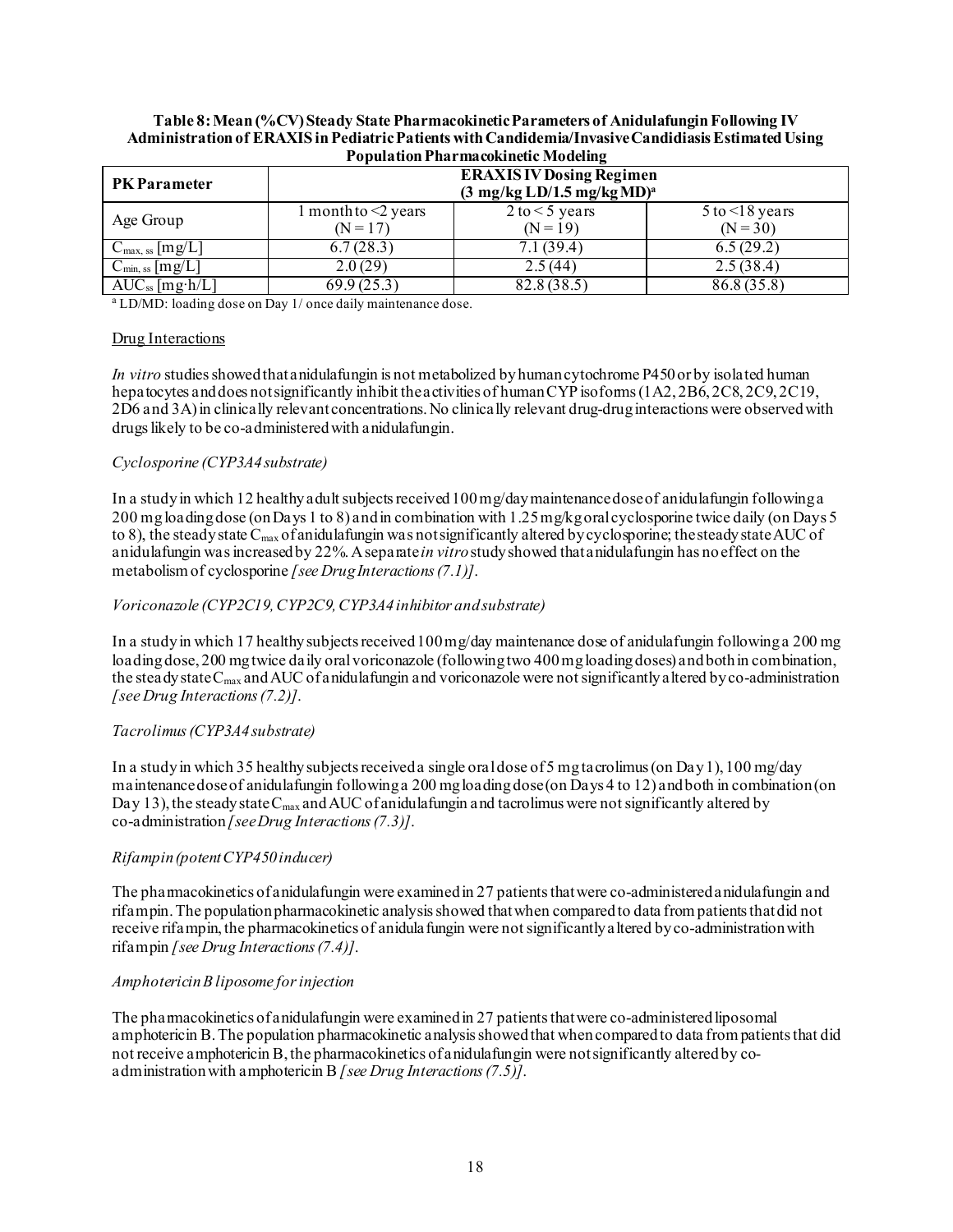### **12.4 Microbiology**

#### Mechanism of Action

Anidulafungin is a semi-synthetic echinocandin with antifungal activity. Anidulafungin inhibits glucan synthase, an enzyme present in fungal, but not mammalian cells. This results in inhibition of the formation of 1,3-β-D-glucan, an essential component of the fungal cell wall.

#### Resistance

Echinocandin resistance is due to point mutations within the genes *(FKS1 and FKS2)* encoding for subunits in the glucan synthase enzyme complex. There have been reports of *Candida*isolates with reduced susceptibility to anidulafungin, suggesting a potential for development of drug resistance. The clinical significance of this observation is not fully understood.

#### Antimicrobial Activity

Anidulafungin has been shown to be active against most isolates of the following microorganisms both *in vitro*and in clinicalinfections: *Candidaalbicans Candidaglabrata Candidaparapsilosis Candidatropicalis*

The following *in vitro* data are available, but their clinical significance is unknown. At least 90 percent of the following fungi exhibit an *in vitro* minimum inhibitory concentration (MIC) less than or equal to thesusceptible breakpoint for anidulafungin against isolates of the following *Candida* species. However, the effectiveness of anidulafungin in treating clinical infections due to these fungi has not been established in adequate and well-controlled clinical trials: *Candida guilliermondii*

*Candida krusei*

#### Susceptibility Testing

For specific information regarding susceptibility test interpretive criteria and associated test methods and quality control standards recognized by FDA for this drug, please see: <https://www.fda.gov/STIC>.

#### **13 NONCLINICAL TOXICOLOGY**

#### **13.1 Carcinogenesis, Mutagenesis, Impairment of Fertility**

Long-term animal carcinogenicity studies of anidulafungin have not beenconducted.

Anidulafungin was not genotoxic in the following *in vitro* studies: bacterial reverse mutation assays, a chromosome aberration assay with Chinese hamster ovary cells, and a forward gene mutation assay with mouse lymphoma cells. Anidulafungin was not genotoxic in mice using the *in vivo* micronucleus assay.

Anidula fungin produced no adverse effects on fertility in male or female rats at intravenous doses of 20 mg/kg/day (equivalent to 2 times the proposed therapeutic maintenance dose of 100 mg/day on the basis of relative body surface area).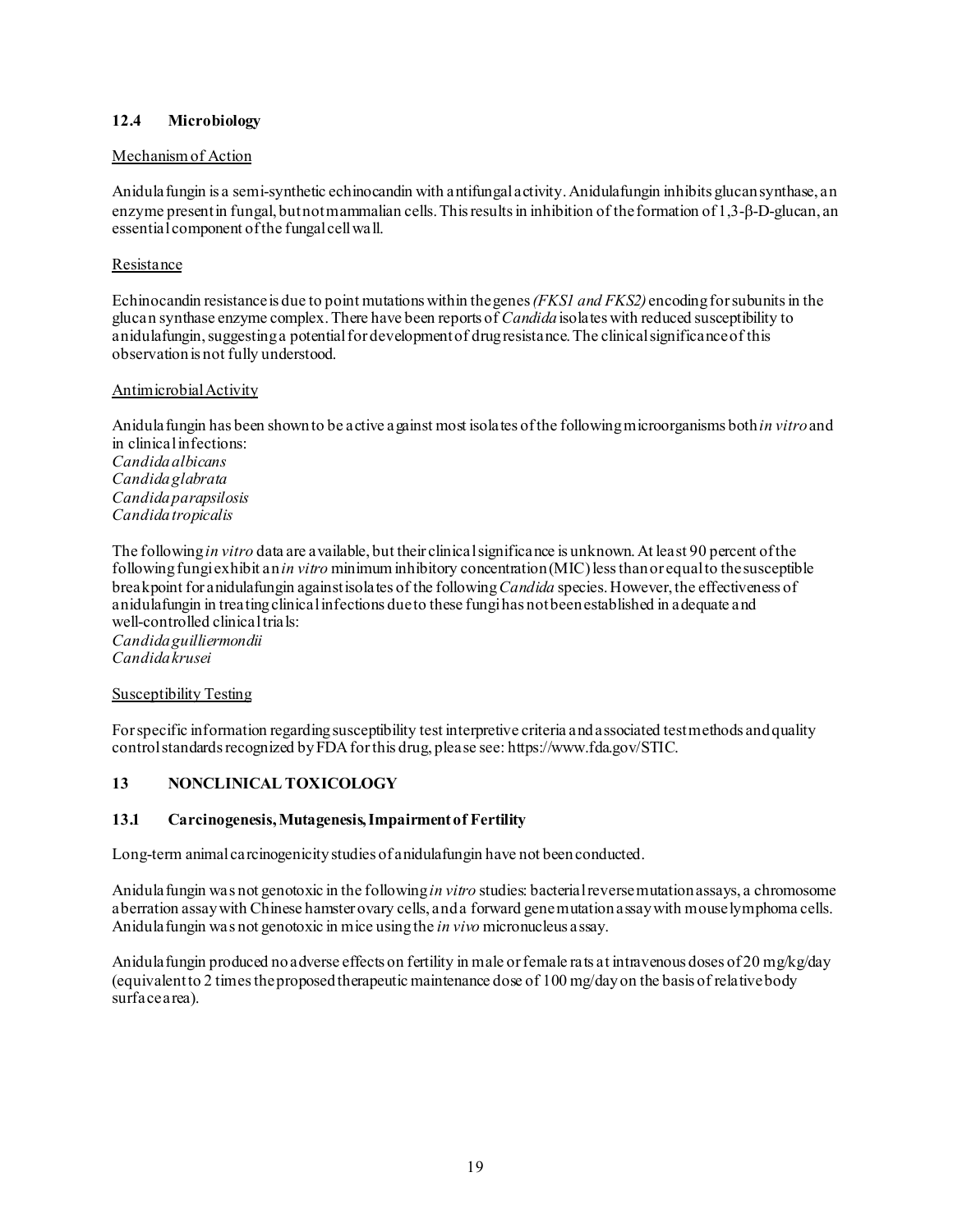### **13.2 Animal Toxicology and/or Pharmacology**

In 3 month studies, liver toxicity, including single cell hepatocellular necrosis, hepatocellular hypertrophy and increased liver weights were observed in monkeys and rats at doses equivalent to 5-6 times human exposure. For both species, hepatocellular hypertrophy was still noted one month after the end of dosing.

### **14 CLINICAL STUDIES**

#### **14.1 Candidemia and Other** *Candida* **Infections (Intra-abdominal Abscess and Peritonitis)**

#### Adults Candidemia and Other *Candida*Infections (Intra-abdominal Abscess and Peritonitis) Trial

The safety and efficacy of ERAXIS were evaluated in a Phase 3, randomized, double-blind study of patients with candidemia and/or other forms of invasive candidiasis. Patients were randomized to receive once daily IV ERAXIS (200 mg loading dose followed by 100 mg maintenance dose) or IV fluconazole (800 mg loading dose followed by 400 mg maintenance dose). Patients were stratified by APACHE II score (≤20 and >20) and the presence or absence of neutropenia. Patients with *Candida*endocarditis, osteomyelitis or meningitis, or those with infection due to *C. krusei,*were excluded from the study. Treatment was administered for at least 14 and not more than 42 days. Patients in both study arms were permitted to switch to oral fluconazole after at least 10 days of intravenous therapy, provided that they were able to tolerate oral medication, were afebrile for at least 24 hours, and the last blood cultures were negative for *Candida*species.

Patients who received at least one dose of study medication and who had a positive culture for *Candida* species from a normally sterile site before entry into the study (modified intent-to-treat [MITT] population) were included in the analysis of global response at the endof IV therapy. A successful global response required clinical cure or improvement (significant, but incomplete resolution of signs and symptoms of the *Candida* infection and no additional antifungal treatment), and documented or presumed microbiological eradication.Patients with an indeterminate outcome were analyzed as failures in this population.

Two hundred and fifty-six patients in the intent-to-treat (ITT) population were randomized andreceived at least one dose of study medication.In ERAXIS-treated patients, the age range was 16-89 years, the gender distribution was 50% male and 50% female, and the race distribution was 71% White, 20% Black/African American, 7% Hispanic, 2% other races. The median duration of IV therapy was 14 and 11 days in the ERAXIS and fluconazole arms, respectively.For those who received oral fluconazole, the median duration of oral therapy was 7 days for the ERAXIS arm and 5 days for the fluconazole arm.

Patient disposition is presentedin Table 9.

| $\sim$                                             |               |             |
|----------------------------------------------------|---------------|-------------|
|                                                    | <b>ERAXIS</b> | Fluconazole |
|                                                    | n(%)          | (%)         |
| Treated patients                                   |               | 125         |
| Patients completing study through 6 week follow-up | 94(72)        | 80 (64)     |
| DISCONTINUATIONS FROM STUDY MEDICATION             |               |             |
| Total discontinued from study medication           | 34(26)        | 48 (38)     |
| Discontinued due to adverse events                 | 12 (9         |             |
| Discontinued due to lack of efficacy               | (8)           | 615         |

#### **Table 9:Patient Disposition andReasons for Discontinuation in Candidemia and other** *Candida***Infections Study**

Two hundred andforty-five patients (127 ERAXIS, 118 fluconazole) met the criteria for inclusion in the MITT population. Of these, 219 patients (116ERAXIS, 103 fluconazole) had candidemia only. Risk factors for candidemia among patients in both treatment arms in this study were: presence of a central venous catheter (78%), receipt of broad-spectrum antibiotics (69%), recent surgery (42%), recent hyperalimentation (25%), and underlying malignancy (22%). The most frequent species isolated at baseline was *C. albicans*(62%),followed by *C. glabrata*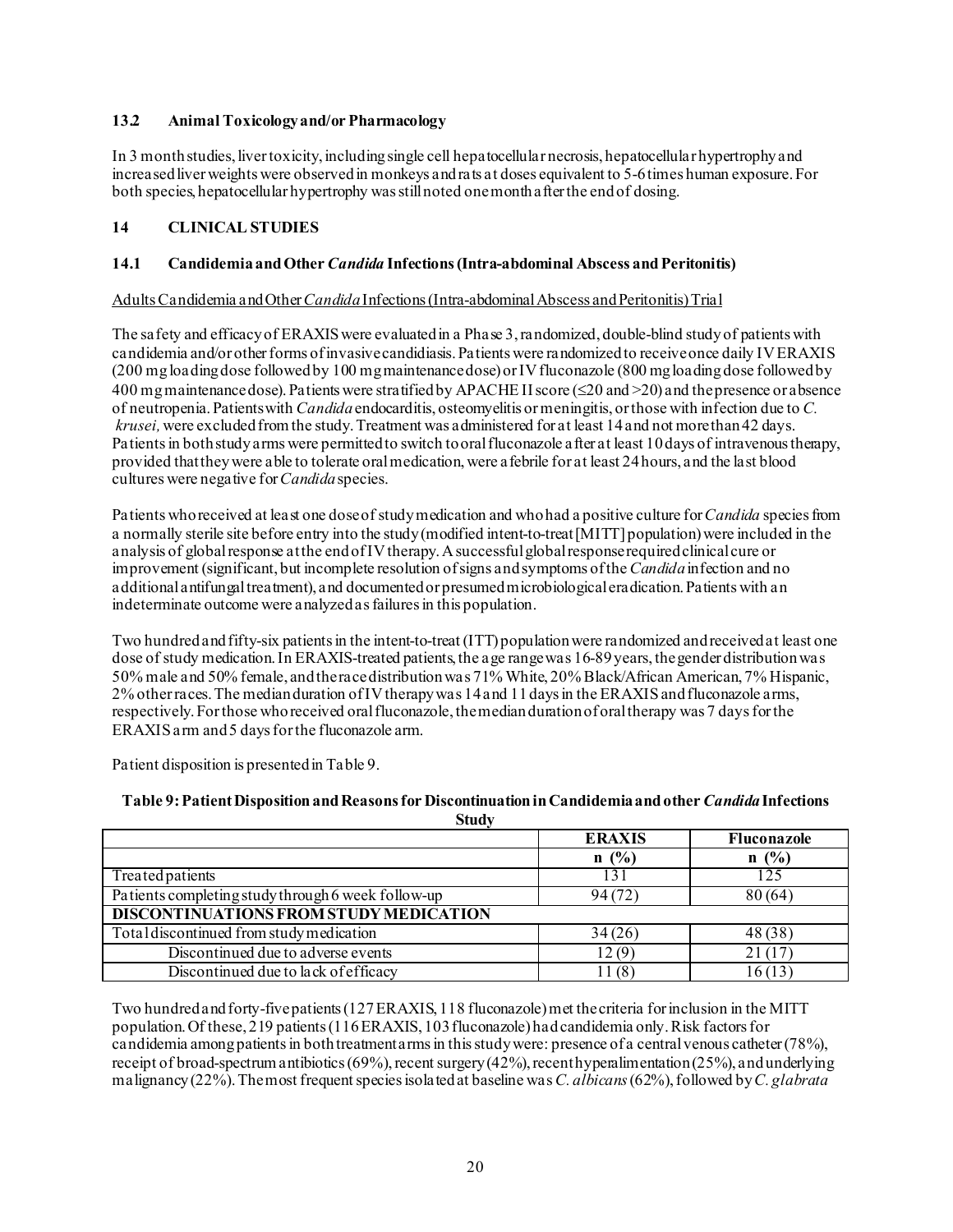(20%), *C. parapsilosis*(12%) and *C. tropicalis*(11%).The majority (97%) of patients were non-neutropenic (ANC >500) and 81% had APACHE II scores less than or equal to 20.

Global success rates in patients with candidemia and other*Candida* infections are summarized in Table 10.

| r opulation)                      |                                       |                                     |                                                        |  |  |
|-----------------------------------|---------------------------------------|-------------------------------------|--------------------------------------------------------|--|--|
| Time-point                        | <b>ERAXIS</b><br>$(N=127)$<br>$n$ (%) | Fluconazole<br>$(N=118)$<br>$n$ (%) | Treatment Difference <sup>a</sup> , %<br>$(95\%$ C.I.) |  |  |
| End of IV Therapy                 | 96(75.6)                              | 71(60.2)                            | 15.4<br>(3.9, 27.0)                                    |  |  |
| End of All Therapy $\mathfrak{b}$ | 94(74.0)                              | 67(56.8)                            | 17.2<br>$(2.9, 31.6)^{\circ}$                          |  |  |
| 2 Week Follow-up                  | 82(64.6)                              | 58 (49.2)                           | 15.4<br>$(0.4, 30.4)^c$                                |  |  |
| 6 Week Follow-up                  | 71(55.9)                              | 52(44.1)                            | 11.8<br>$(-3.4, 27.0)^{\circ}$                         |  |  |

#### **Table 10:Efficacy Analysis:Global Success in patients with Candidemia and other** *Candida***Infections (MITT Population)**

<sup>a</sup> Calculated as ERAXIS minus fluconazole

<sup>b</sup> 33 patients in each study arm (26% ERAXIS and 29% fluconazole-treated) switched to oral fluconazole after the end of IV therapy.

<sup>c</sup> 98.3% confidence intervals, adjusted post hoc for multiple comparisons of secondary time points

Τ

Table 11 presents global response by patients with candidemia or multiple sites of *Candida* infectionand mortality data for the MITT population.

|                                     | <b>ERAXIS</b>                                     | Fluconazole     | Between group<br>difference <sup>a</sup><br>$(95\% \text{ CI})$ |
|-------------------------------------|---------------------------------------------------|-----------------|-----------------------------------------------------------------|
| <b>No. of MITT patients</b>         | 127                                               | 118             |                                                                 |
|                                     | <b>Global Success (MITT) At End Of IV Therapy</b> |                 |                                                                 |
|                                     |                                                   |                 |                                                                 |
| Candidemia                          | 88/116 (75.9%)                                    | 63/103(61.2%)   | 14.7(2.5, 26.9)                                                 |
| Neutropenic                         | 1/2                                               | 2/4             |                                                                 |
|                                     |                                                   |                 |                                                                 |
| $\overline{\text{Non}}$ neutropenic | $87/114(76.\overline{3\%})$                       | $61/99(61.6\%)$ |                                                                 |

T

# **Table 11: Global Response and Mortality in Candidemia and other** *Candida* **Infections<br>
<b>ERAXIS** Fluconazole Between

| <b>Multiple sites</b>                    |                  |                |  |  |  |  |
|------------------------------------------|------------------|----------------|--|--|--|--|
| Peritoneal fluid/intra-abdominal abscess | 4/6              | 5/6            |  |  |  |  |
| Blood/peritoneum (intra-abdominal        | 2/2              | 0/2            |  |  |  |  |
| abscess)                                 |                  |                |  |  |  |  |
| Blood/bile                               |                  | 1/1            |  |  |  |  |
| Blood/renal                              |                  | 1/1            |  |  |  |  |
| Pancreas                                 |                  | 0/3            |  |  |  |  |
| Pelvic abscess                           |                  | 1/2            |  |  |  |  |
| Pleural fluid                            | 1/1              |                |  |  |  |  |
| Blood/pleural fluid                      | 0/1              |                |  |  |  |  |
| Blood/left thigh lesion biopsy           | 1/1              |                |  |  |  |  |
| Total                                    | 8/11(72.7%)      | $8/15(53.3\%)$ |  |  |  |  |
| <b>Mortality</b>                         |                  |                |  |  |  |  |
| <b>Overall study mortality</b>           | $29/127(22.8\%)$ | 37/118 (31.4%) |  |  |  |  |
| Mortality during study therapy           | $10/127(7.9\%)$  | 17/118 (14.4%) |  |  |  |  |
| Mortality attributed to Candida          | $2/127(1.6\%)$   | $5/118(4.2\%)$ |  |  |  |  |
|                                          |                  |                |  |  |  |  |

a Calculated as ERAXIS minus fluconazole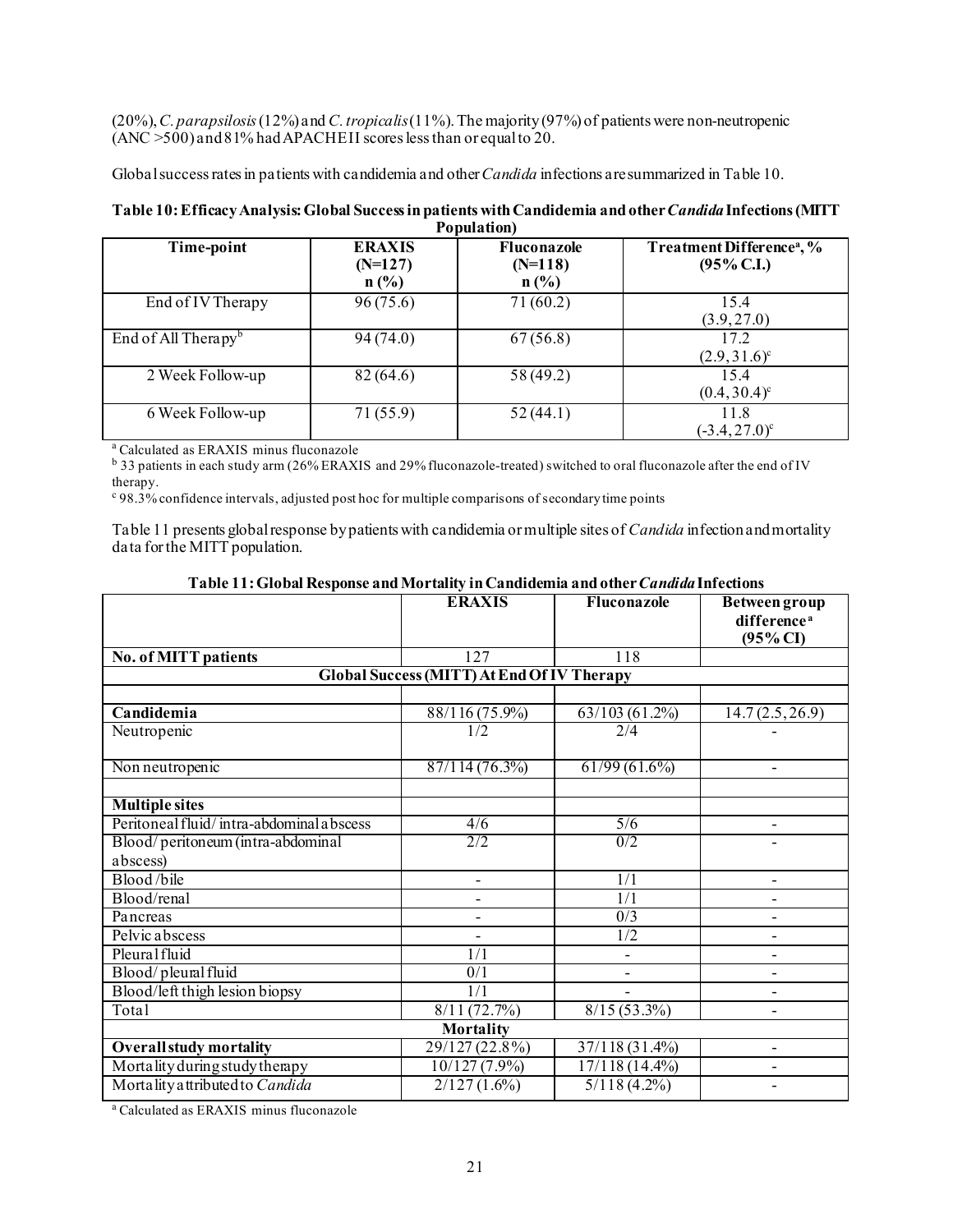#### Pediatric Candidemia/Invasive Candidiasis Trial

A prospective, open-label, non-comparative, multinationaltrial(National Clinical Trial (NCT) number 00761267) assessed the safety and efficacy of ERAXIS in 68 pediatric patients aged 1 month to <18 years with candidemia/invasive candidiasis. Patients were stratified by a ge(1 month to  $\leq$  years, 2 to  $\leq$  years, and 5 to  $\leq$ 18 years) and received once daily intravenous ERAXIS (3 mg/kg loading dose on Day 1, and 1.5 mg/kg daily ma intenance dose thereafter) followed by an optional switch to oral fluconazole  $(6-12 \text{ m}g/\text{kg}/\text{day})$ , maximum 800 mg/day) up to Day 49.Patients were followed at 2 and6 weeks after EOT.

Among 68 ERAXIS-treated patients, 64 had microbiologically confirmed *Candida*infection and were evaluatedfor efficacyin the modified intent-to-treat (MITT) population. Overall, 59 patients (92.2%) had *Candida*isolated from blood only.The most commonly isolated pathogens were *Candida albicans*(25 [39.1%] patients), followed by *Candida parapsilosis*(17 [26.6%] patients), and*Candida tropicalis*(9 [14.1%] patients). A successful global response was defined as having both successful clinical(cure or improvement) and microbiological(eradication or presumed eradication) response. The overallrates of successfulglobal response in the MITT population are presented in Table 12 below.

**Table 12: Summary of Successful Global Response by Age Group, MITT Population**

|                  |                 | Successful Global Response, n (%) |                   |                        |                |
|------------------|-----------------|-----------------------------------|-------------------|------------------------|----------------|
| <b>Timepoint</b> | Global          | 1 month to $\leq$ years           | 2 to $\leq$ years | $5$ to $\leq$ 18 years | <b>Overall</b> |
|                  | <b>Response</b> | $(N = 16)$                        | $(N=18)$          | $(N=30)$               | $(N=64)$       |
|                  |                 | n(n/N, %)                         | n(n/N, %)         | n(n/N, %)              | n(n/N, %)      |
| <b>EOIVT</b>     | Success         | 11(68.8)                          | 14(77.8)          | 20(66.7)               | 45(70.3)       |
|                  | 95% CI          | (41.3, 89.0)                      | (52.4, 93.6)      | (47.2, 82.7)           | (57.6, 81.1)   |
| <b>EOT</b>       | <b>Success</b>  | 11(68.8)                          | 14(77.8)          | 21(70.0)               | 46(71.9)       |
|                  | 95% CI          | (41.3, 89.0)                      | (52.4, 93.6)      | (50.6, 85.3)           | (59.2, 82.4)   |
| 2-week FU        | <b>Success</b>  | 11(68.8)                          | 13(72.2)          | 22(73.3)               | 46(71.9)       |
|                  | 95% CI          | (41.3, 89.0)                      | (46.5, 90.3)      | (54.1, 87.7)           | (59.2, 82.4)   |
| <b>6-week FU</b> | <b>Success</b>  | 11(68.8)                          | 12(66.7)          | 20(66.7)               | 43(67.2)       |
|                  | 95% CI          | (41.3, 89.0)                      | (41.0, 86.7)      | (47.2, 82.7)           | (54.3, 78.4)   |

95% CI = exact 95% confidence interval for binomial proportions using Clopper-Pearson method; EOIVT = end of intravenous treatment; EOT = end of treatment; FU = follow-up; MITT = modified intent-to-treat; N = number of subjects in the population; n = number of subjects with responses.

#### **14.2 Esophageal Candidiasis**

ERAXIS was evaluated in a double-blind, double-dummy, randomized Phase 3 study. Three hundred patients received ERAXIS(100 mg loading dose IV on Day 1 followedby 50 mg/day IV) and 301 received oral fluconazole (200 mg loading dose on Day 1 followed by 100 mg/day). Treatment duration was 7 days beyond resolution of symptoms for a minimum of 14 and a maximum of 21 days.

Of the 442 patients with culture confirmedesophageal candidiasis, most patients (91%) had *C. albicans*isolated at the baseline.

Treatment groups were similar in demographic and other baseline characteristics.In ERAXIS-treated patients, the age range was 16-69years, the gender distribution was 42% male and 58% female, and the race distribution was 15% White, 49% Black/African American, 15% Asian, 0.3 % Hispanic, 21% otherraces.

In this study, of 280 patients tested, 237 (84.6%) tested HIV positive. Inboth groupsthe median time toresolution of symptoms was 5 days and the median duration of therapy was 14 days.

Efficacy was assessed by endoscopic outcome at end of therapy (EOT). Patients were considered clinically evaluable if they received at least 10 days of therapy, had an EOT assessment with a clinical outcome other than 'indeterminate', had an endoscopy at EOT, and did not have any protocol violations prior to the EOT visit that would affect an assessment of efficacy.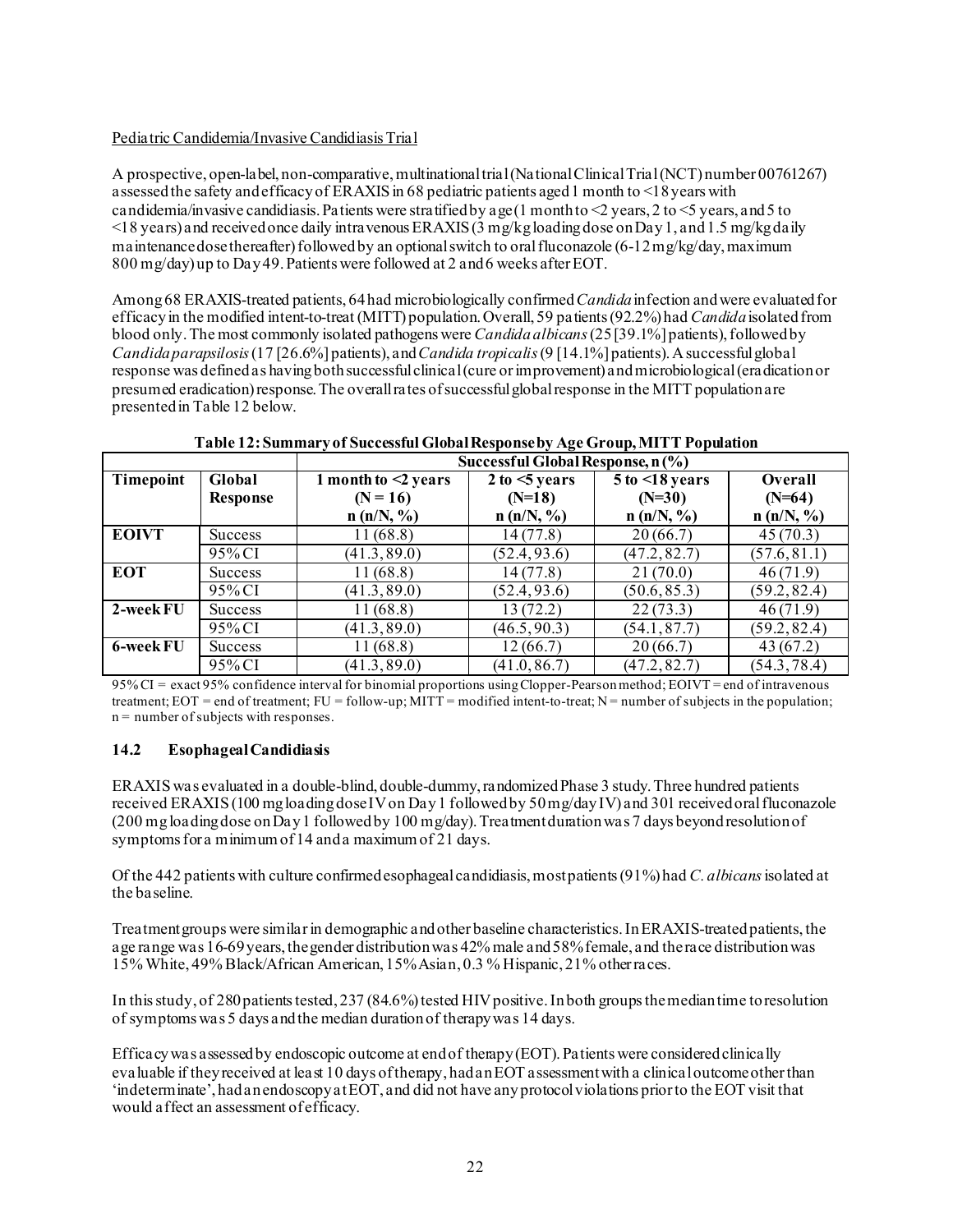An endoscopic success, defined as cure (endoscopic grade of 0 on a 4-pointseverity scale) or improvement (decrease of one or more grades from baseline), was seen in 225/231 (97.4%) ERAXIS-treated patients and 233/236 (98.7%) fluconazole-treated patients(Table 13). The majority of these patients were endoscopic cures (grade=0). Two weeks after completing therapy, the ERAXIS group had significantly more endoscopically-documented relapses than the fluconazole group,  $120/225 (53.3%)$  vs.  $45/233 (19.3%)$ , respectively (Table 13).

| <b>Endoscopic Response at End of Therapy</b> |                                                               |                                 |                                             |                 |  |
|----------------------------------------------|---------------------------------------------------------------|---------------------------------|---------------------------------------------|-----------------|--|
| Response                                     | <b>ERAXIS</b><br>$N = 231$                                    | <b>Fluconazole</b><br>$N = 236$ | <b>Treatment</b><br>Difference <sup>a</sup> | 95% CI          |  |
| Endoscopic Success,<br>$n$ (%)               | 225(97.4)                                                     | 233 (98.7)                      | $-1.3\%$                                    | $-3.8\%, 1.2\%$ |  |
| Cure                                         | 204(88.3)                                                     | 221 (93.6)                      |                                             |                 |  |
| Improvement                                  | 21(9.1)                                                       | 12(5.1)                         |                                             |                 |  |
| Failure, $n$ (%)                             | 6(2.6)                                                        | 3(1.3)                          |                                             |                 |  |
|                                              |                                                               |                                 |                                             |                 |  |
|                                              | Endoscopic Relapse Rates at Follow-Up, 2 Weeks Post-Treatment |                                 |                                             |                 |  |
|                                              | <b>ERAXIS</b>                                                 | <b>Fluconazole</b>              | <b>Treatment</b><br>Difference <sup>a</sup> | 95% CI          |  |
| Endoscopic Relapse,<br>$n/N$ (%)             | 120/225 (53.3%)                                               | 45/233 (19.3%)                  | 34.0%                                       | 25.8%, 42.3%    |  |

<sup>a</sup> Calculated as ERAXIS minus fluconazole

Clinical success (cure or improvement in clinical symptoms including odynophagia/dysphagia and retrosternal pain) occurred in 229/231 (99.1%) of the ERAXIS-treated patients and 235/236 (99.6%) of the fluconazole-treated patients at the end of therapy.For patients with *C. albicans*, microbiological success occurred in 142/162 (87.7%) of the ERAXIS-treated group and 157/166(94.6%) of the fluconazole-treated group at the end of therapy.For patients with *Candida* species other than *C. albicans*, success occurred in 10/12 (83.3%) of the ERAXIS-treated group and 14/16 (87.5%) of the fluconazole-treated group.

### **16 HOW SUPPLIED/STORAGE AND HANDLING**

#### **16.1 How Supplied**

ERAXIS (anidulafungin) for Injection is supplied in a single-dose vial of sterile, lyophilized, preservative-free, white to off-white powder. ERAXIS (anidulafungin) is a vailable in the following packaging configuration:

**Single-Dose Vial of ERAXIS 50 mg<br>NDC 0049-0114-28** One - 50 mg vial  $NDC$  0049-0114-28

**Single-Dose Vial of ERAXIS 100 mg** NDC 0049-0116-28

#### **16.2 Storage**

#### ERAXIS vials

ERAXIS (unreconstituted) vials should be stored in a refrigerator at  $2^{\circ}C - 8^{\circ}C(36^{\circ}F - 46^{\circ}F)$ . Do not freeze.

Excursions for 96 hours up to  $25^{\circ}C(77^{\circ}F)$  are permitted, and the vial can be returned to storage at  $2^{\circ}C - 8^{\circ}C$  $(36^{\circ}F - 46^{\circ}F)$ .